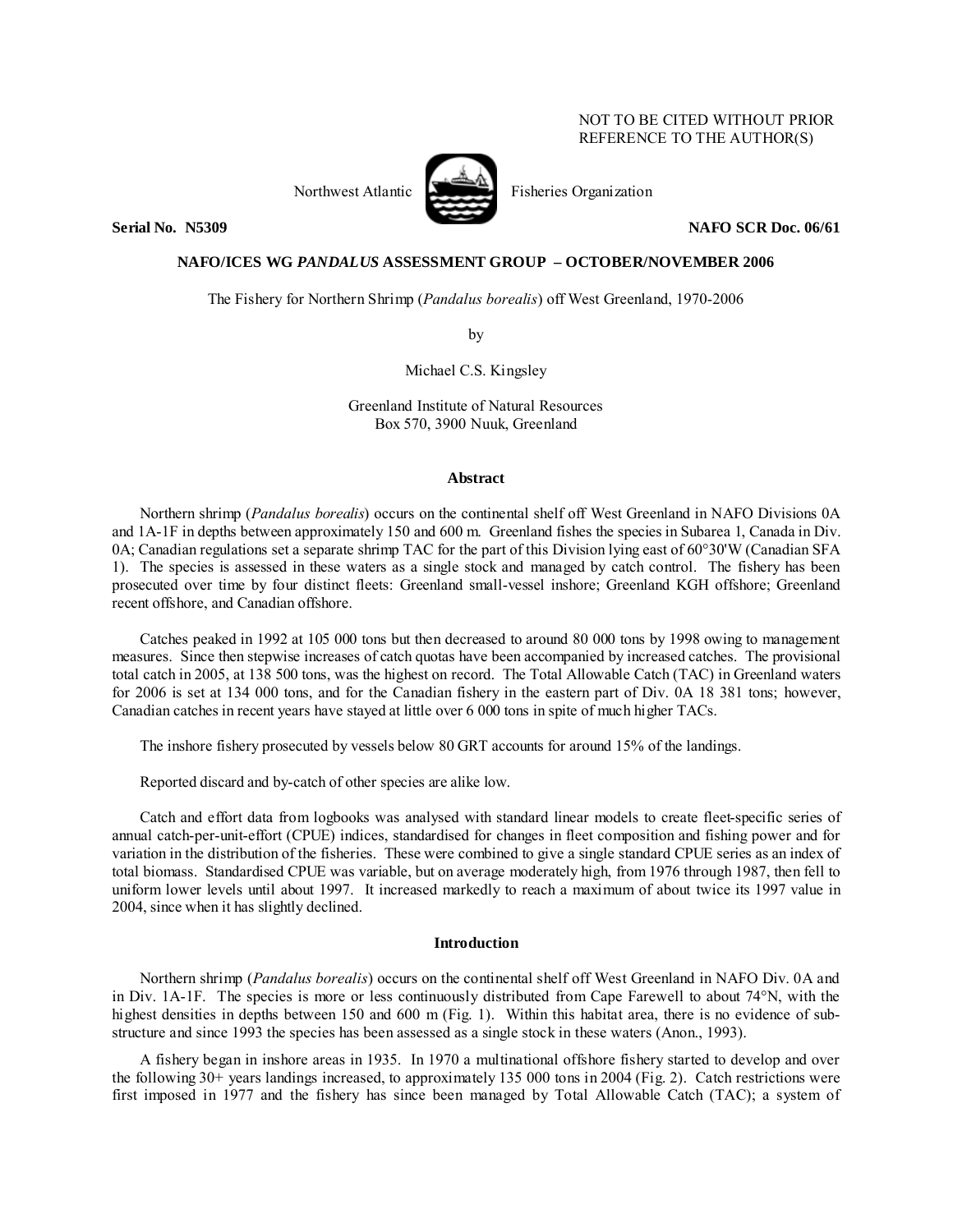Individual Transferable Quotas (ITQs) was introduced in the Greenlandic fishery in 1991. From 1981 until recent years the West Greenland fishery was limited to Greenlandic vessels in NAFO Subarea 1 and to Canadian vessels in NAFO Div. 0A, but pursuant to a new agreement on fisheries between the European Union (EU) and Greenland, an initial quota of 1 000 tons allocated to EU vessels in NAFO Subarea 1 in 2003 has been increased to 4 000 tons in subsequent years.

Two Greenlandic fleets fish in Subarea 1: an offshore fleet, at present consisting of about 9 large factory trawlers (500-4 000 GRT), and a fleet of about 60 vessels below 75 GRT/120 GT. The offshore fleet is restricted to offshore areas and by quotas. With a few exceptions vessels below 80 GRT were unrestricted until 1997, when catch regulation was introduced for this fleet as well. Since 1986 logbook recording of fishing activity has been mandatory for vessels above 50 GRT, and since 1997 logbooks have been available from all vessels. Gear restrictions in place are a mesh-size restriction of 44 mm stretched, and, for the offshore Greenlandic fleet for about the last 5 years, sorting grids with 22 mm spaces between the bars to reduce finfish bycatch. Nordmore grates are also required in the Canadian shrimp fishery in SFA 1 (Orr, pers. comm.).

The Canadian fleet fishes in the Canadian Exclusive Economic Zone, i.e. NAFO Div. 0A. In 1996-2005 on average only about 9 vessels (2 000-4 000 GRT) have participated, slightly more in the most recent years. Catches are restricted by quotas. Vessel logbooks are available since 1979.

#### **Material and Methods**

The available data consists of logbook records giving time, date and position of the start and stop of each haul, and weights of catch by product, by-catch, and discards, as well as other reporting records. Total catches were estimated from vessel logs and weekly reporting to Greenlandic authorities. Reported catches were converted to live weight including, for some past data, corrections for 'overpacking' and associated under-reporting (Hvingel, 2003). Logbook data was analysed to show the spatial and temporal distribution of the fishery.

Corrected unstandardised effort was calculated using a factor 1.6 as a multiplier for logbook recorded effort by vessels using twin trawls. Mean unstandardised CPUE was total logbook catch divided by corrected unstandardised CPUE. Unstandardised effort was calculated by dividing total statistical catch by mean CPUE. Standardised effort was calculated by dividing total statistical catch by a standardised CPUE (see below). CPUE data from Greenlandic vessels above 50 GRT fishing in Subarea 1 and Canadian vessels fishing in Div. 0A east of 60°30'W were used in multiplicative models to calculate standardised annual catch-rate indices. Four separate index series covering four fleets were derived (Hvingel *et al*., 2000), and were then combined into a single series representing the total area. Annual CPUE indices for the total area cannot be derived from a single GLM (General Linear Model) run including all fleets as they had no or too little overlap either in time or in space and such a model therefore could not estimate relative fishing power of individual vessels. The four indices included the following variables: (1) vessel fishing power, (2) seasonal availability of shrimp, (3) spatial availability of shrimp and (4) annual mean CPUE. The calculations were done using the SAS statistical software (SAS Institute, 1988). The main criterion for including an individual vessel in either of the multiplicative models was three years of participation in the fishery covered by the index. Hauls by twintrawls (two complete trawls towed simultaneously) were excluded from the analysis. The area definition used is based on distinct fishing grounds (Fig. 1). The multiplicative model was represented in logarithmic form either as:

Model 1  $\ln(CPUE_{miki}) = \ln(u) + \ln(A_m) + \ln(S_i) + \ln(V_k) + \ln(Y_i) + \varepsilon_{miki}$ 

or with a MONTH\*AREA interaction (see appendix 1) implying an annual migratory or behavioural pattern:

Model 2 
$$
\ln(CPUE_{mjki}) = \ln(u) + \ln(A_m) + \ln(S_j) + \ln(AS_{mj}) + \ln(V_k) + \ln(Y_i) + \varepsilon_{mjki}
$$

where *CPUEmjki* is the observed (logbook) mean CPUE for vessel (or vessel class) *k*, fishing in area *m* in month *j* in year *i*;  $\ln(u)$  is overall mean  $\ln(\text{CPUE})$ ;  $A_m$  is effect of the mth area;  $S_j$  is the effect of the *j*<sup>th</sup> month;  $V_k$  is the effect of the  $k^{\text{th}}$  vessel; *Y<sub>i</sub>* is the effect of the *i*<sup>th</sup> year;  $\varepsilon_{mjki}$  is a variance assumed to be normally distributed as N(0, $\sigma^2/n$ ) where *n* is the number of observations in the cell. The antilogarithms of the year effects have been used as standardised annual CPUE indices. Estimates of the vessel, month and area effects from a first run of the main effects model (Model 1) were compared. Levels within each variable were combined in subsequent analyses if the effect estimates did not differ by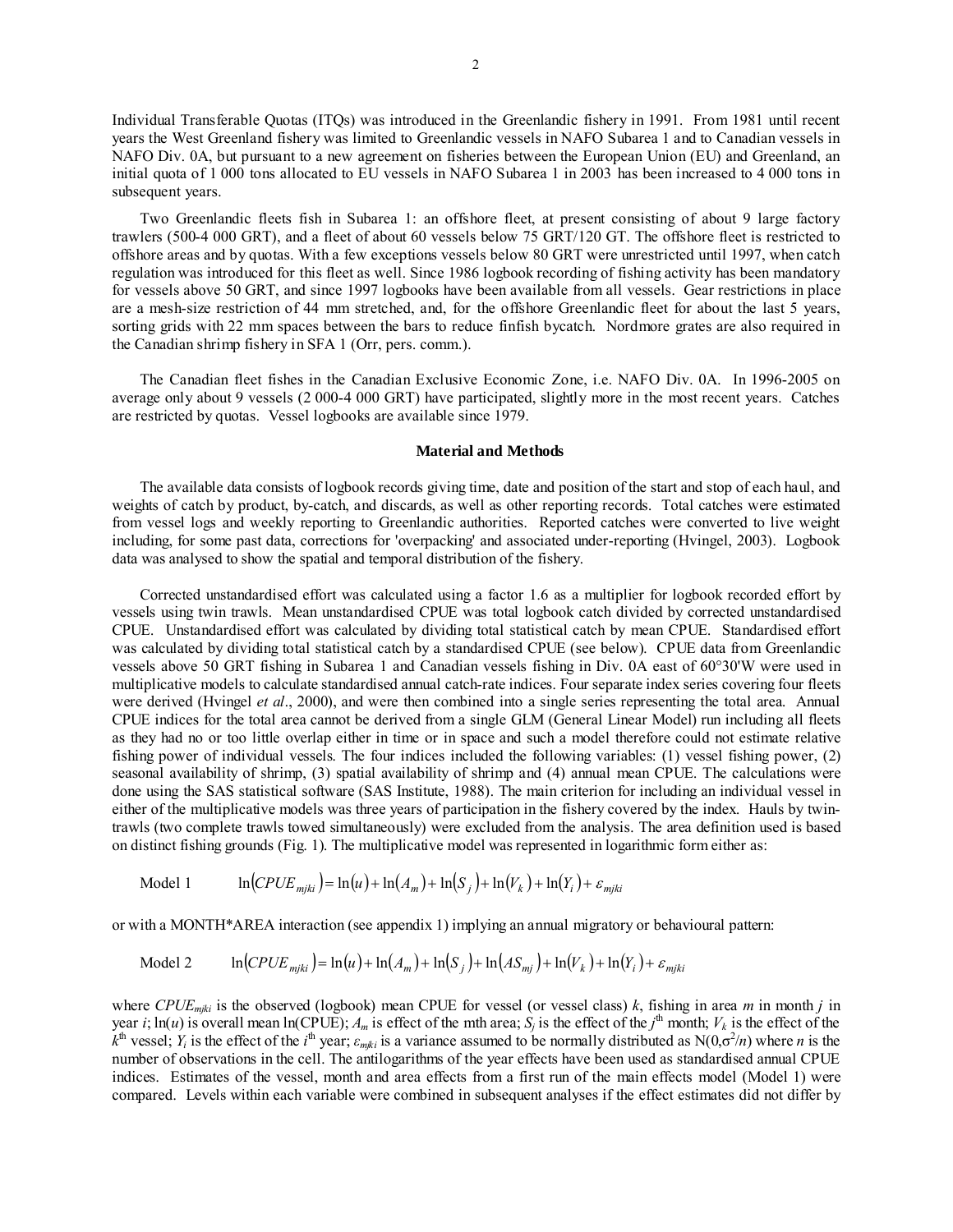more than 5 percentage points; we note however that posterior grouping on the basis of similar effects causes uncertainty to be underestimated. This was done to reduce the number of empty cells in the models. For further details on model construction and analysis see Hvingel *et al.* (2000).

The '1BCDEF index' largely covers the NAFO Div. 1B to 1F (area 1A was not included owing to misreporting from that area). 40 vessels were included providing data since 1987. These data were grouped into 10 areas (Area 4- 13, Fig. 1). Based on an exploratory run of the main effects model (model 1) the vessel effect was collapsed into 27 groups consisting of 1-3 vessels with similar fishing power. The month effect was reduced to 10 levels by grouping adjacent months with similar indices of relative shrimp availability. Areas 7 and 8 and area 9 and 10 were grouped. Compared with model 1, model 2 (month-year interaction term included) produced small changes in year effects, on average about one-half of the estimated standard error, and reduced the estimated standard error of year effects by less than 0.5%. Model 1 without the month-area interaction was therefore preferred and was used.

The 'KGH index' is derived from catches in the early offshore fishery, executed by 7 sister trawlers (722 GRT) operated by the Kongelige Grønlandske Handel (KGH). This fishery only covered Div 1A and part of Div. 1B and data from Area 3, 4, 6 and 7 (Fig. 1) for the years 1976-1990 was considered for this index. The analyses for reducing variable levels showed that 6 of the seven vessels could be treated as a group in the subsequent analyses. The month variable could be reduced to 10 levels and area 4, 6 and 7 combined. This analysis was not repeated and results from Hvingel (2004) were incorporated into the present analysis.

Data for the '0A index' is available since 1980. Division 0A is small and is not subdivided for analysis. A first model for catch/effort ratios included (*inter alia*) vessel identity, tonnage class and horsepower. Tonnage class had no effect on catch effort ratios and was rejected, and horsepower had only small effect—even after tonnage class was thrown out—and was also rejected. Double- and single-trawl data was used in the analysis, the double-trawl effect being fitted by the GLM model and the data standardised to single trawl. Of 45 vessels for which data was available, 22 with reports from fewer than 3 years in the fishery were rejected, and the remainder grouped, on the basis of similar vessel effect estimates in a first GLM run, into 17 small groups. The Division is fished from June through December but effort in June and December has been sparse, especially in recent years, so these two months were not used.

The 'small vessel index' is based on vessels below 75 GRT/120 GT, which have exclusive access to the fishery in 'inshore' areas of West Greenland. This part of the fishery is prosecuted largely in areas around Disko Island in Div. 1A and 1B shown as areas 1, 2 and 3 in Fig. 1. Comprehensive data are available since 1988 and 26 vessels were used in the model. The fishery is active from March-April to December. Vessels were placed in 19 groups each comprising 1-4 vessels of similar estimated fishing power. The 9 fishing months were placed in 5 groups by posterior inspection of their effects.

One unified series of standardised CPUE, covering 1976-2002, was derived by combining these four index series. A Monte Carlo Markov Chain (MCMC) sampling process was used to construct distributions of likelihoods of possible values of this combined index. This was done within the programming framework WinBUGS v.1.4, (www.mrcbsu.cam.ac.uk/bugs). The individual CPUE series for the pth fleet, *μpi*, was assumed to reflect an overall biomass series,  $Y_i$ , and a constant fleet coefficient,  $v_p$ , so that:

$$
\mu_{pi} = v_p Y_i \cdot \exp(\varepsilon_{pi})
$$

The errors,  $\varepsilon_{pi}$ , were considered to be distributed with mean zero and with variance  $\sigma_{pi}^2$  assumed inversely proportional to the area of fishing ground, *ap*, covered by fleet p. The factor, *ap*, was taken to be the area of sea bottom between 150-600 m. Hence,  $\sigma_{pi}^2$  was calculated by:

$$
\sigma_{pi}^2 = \frac{cv_{pi}^2}{a_p}
$$

where  $cv_{pi}$  is the annual fleet-specific coefficient of variation as calculat ed in the GLM run. The area weighting factors, *ap*, for the 1BCD, KGH, 0A and Small vessel indices were estimated to be 0.46, 0.36, 0.05 and 0.13.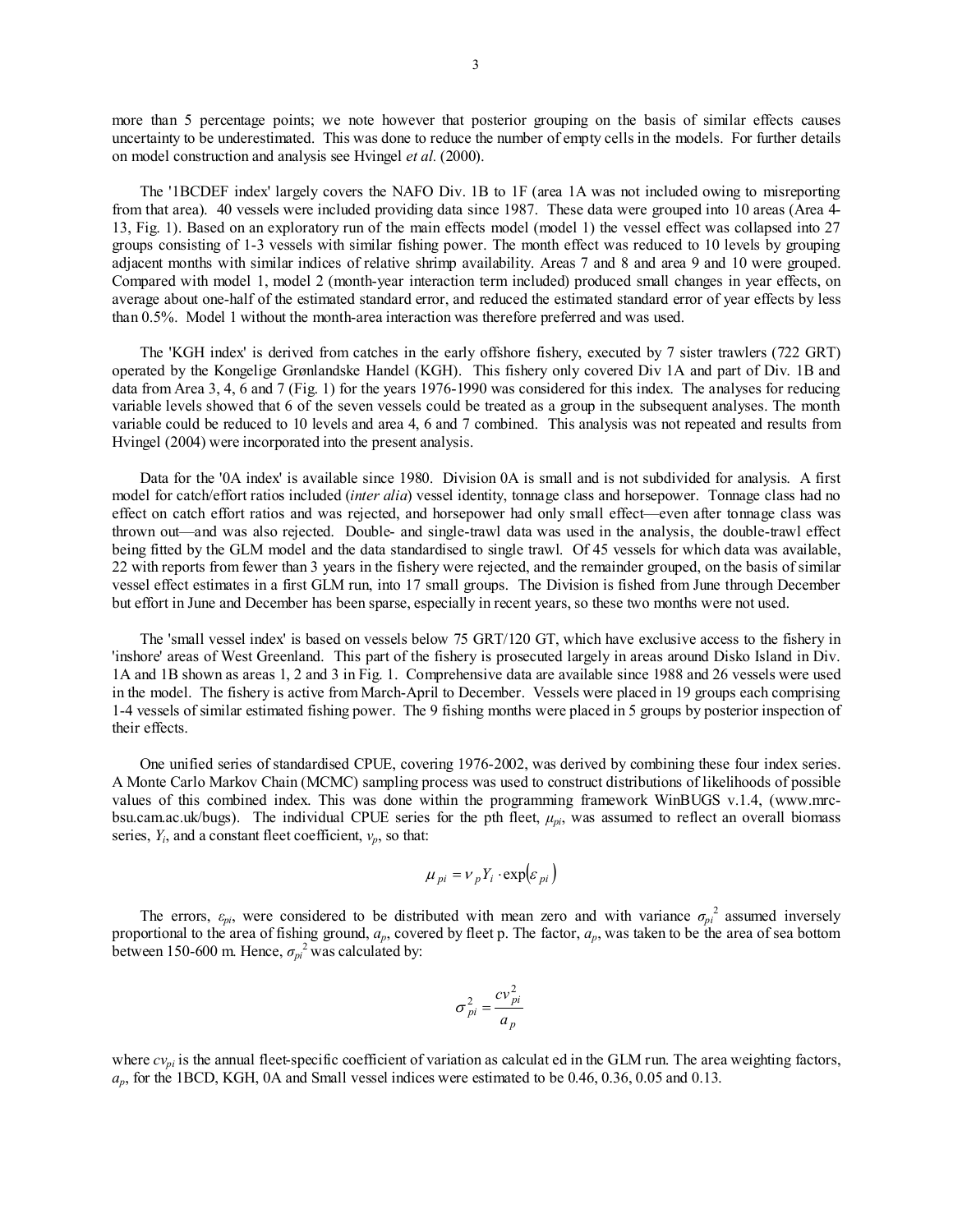## **Results and Discussion**

#### Spatial and seasonal distribution

Northern shrimp are fished on the continental shelf of Greenland between 59°N and 74°N, mainly between 150 and 600 m depth, i.e. on the gullies between the offshore banks, in Disko Bay, and on the upper shelf break (Fig. 1). However, during the period of logbook recordings (since 1975) a substantial change in the relative importance of the different areas is indicated . From the mid-1970s until the early 1980s most of the effort was on the relatively wide shelf in Div. 1A and 1B. Divisions 1C and 0A were also fished, but almost no effort was applied in Div. 1D, 1E and 1F (Table 1). From about the mid-1980s, the fishery expanded southward into Division. 1D, and from the early 1990s, significant effort and landings were recorded also in Div. 1E and 1F, although they have small areas of shrimp habitat. The crude catch-effort ratios for Div. 1E and 1F are relatively high from the mid-1990s up to the most recent data.

The southward shift of the offshore fishery 1987-1998 could be summarised by a decreasing mean latitude of effort allocation. Indications of biomass distribution from the German groundfish survey (Rätz, 1997) and the Greenlandic trawl survey (Carlsson and Kanneworff, 1997) have also suggested that the fishery was tracking a southward shift in shrimp biomass, but development of gear that could trawl more effectively on the difficult grounds in the southern areas might also have been an important factor.

The distribution of the fishery has been fairly stable, but in the most recent years there are indications that catch in the southernmost areas has declined, and that the fishery has tended to move back northwards. Preliminary data for 2005-2006 shows 24% of effort in Div. 1D-1F compared with 27% in 2000-2004 and 34% in 1995-99, and 21% of landings compared with 34% and 46% (Table 2, Table 3).

The fishery is active all year, but more so in summer and fall, when monthly landings are 2-3 times the winter minimum (Table 4). A dip in catches commonly occurs in August and September with another peak following in October. In Div. 0A the fishery usually begins in late June or early July and continues into late November, but most of the effort, and catch, comes in August–October.

## Catch

Until 2003 catches of shrimp taken in the Greenland Exclusive Economic Zone (EEZ) were systematically under-reported owing to a prevalent practice of 'over-packing' accompanied by reporting of nominal package weight instead of true packed weight. Furthermore, even the nominal weight reported was that of the product, not the live weight of the catch from which it would have been produced, aggravating the problem. Since 1 January 2004 legislation has been in force to ban these practices with a view to ensuring that removals by fishing are reported as catch live weight. Earlier catch data has been revised to correct these biases, and also to correct for unreported catches (Hvingel, 2003).

In conjunction with the development of the offshore shrimp fishery total annual catch increased from about 10 000 tons in the early 1970s to more than 105 000 tons in 1992 (Fig. 2, Table 5). Measures by the Greenland Home Rule Government to reduce effort, as well as improved fishing opportunities elsewhere for the Canadian shrimp fleet, then reduced catches to about 80 000 tons in 1998. Since then increased annual quotas have been accompanied by increased catches.

Since the beginning of the 1970s catches in the inshore areas have been fluctuating between 8 000 and 23 000 tons (Table 5). Limited (no) access for vessels above 80 GRT was the only management constraint on inshore catches until 1997 when ITQs were instituted also for the small-vessel fleet. Inshore catches then decreased substantially while a major reorganisation of the fleet took place. During most of the nineties the inshore fishery had accounted for 19-24% of the total catches, but in 1998 only 13% (10 500 tons) was taken inshore. In 1999 catches were back up near 20 000 tons. However, while the catches of the offshore fishery kept increasing the catches inshore have remained stable. Thus for the most recent three years the inshore fleet has taken 15% of the total Greenlandic catch. The Canadian catches in SFA 1 fluctuated between 1 700 and 5 400 tons between 1979 and 1983, then increasing from 2 100 tons in 1984 to record levels of around 6-7 000 tons in the late 1980s to the early 1990s (Table 5). Catches thereafter declined to around 1 000 tons in 1998 coincident with increased fishing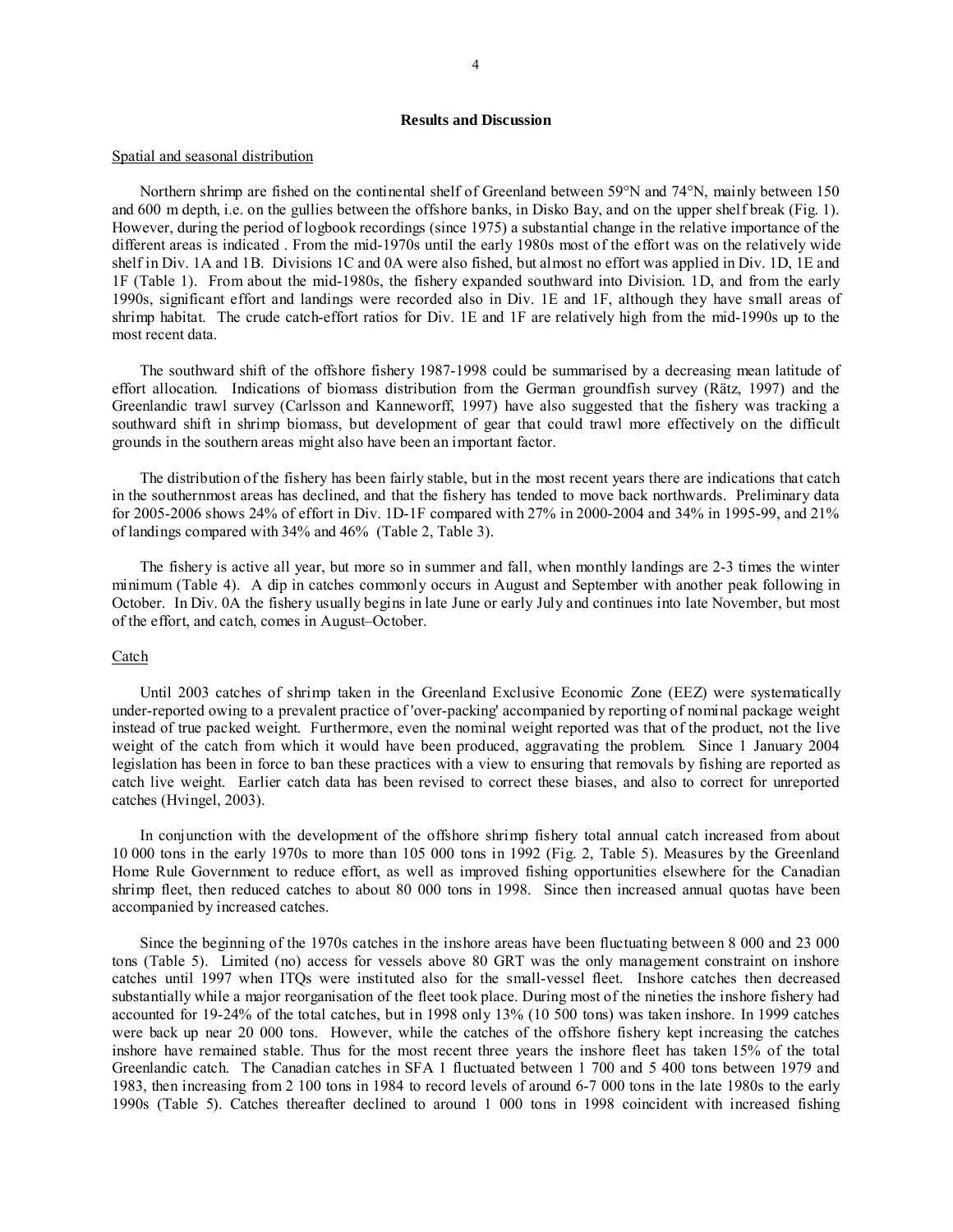opportunities off Labrador. From the mid-1990s to the early 2000s catches in Div. 0A have accounted for less than 4% of the total catches off West Greenland. TACs for Div. 0A in recent years have been little less than 20 000 tons, (Table 5) but the catches have been steady at a little under 7 000 tons.

#### By-catch and discard

The reported discard of shrimp has remained less than 1% (weight) of total catch throughout the period 1975- 2004 (Table 6, Table 7). The discard of fish has shown a slightly increasing trend from about 1 to 3% of total catch in the years 1987-1998. The introduction of observers on all offshore vessels in 1991 has most likely contributed to this development by increasing the incentive to report discard. An improved market for smaller shrimp may have offset the corresponding effect of observers on the reported discard of shrimp. In the most recent years registered annual discards of fish have been around 1% of total shrimp catch. Sorting grids with 22 mm grid spacing are mandatory for stern trawlers.

From 1995 to 2006 reports have included overall annual catches of *P. montagui* in the range of about 100 to 2 000 tons (Table 6), which can be landed outside the quota on *P. borealis*. However, landings can be classified as *montagui* while including up to 70% *borealis*, so it has been possible to land substantial unrecorded catches of *borealis*. Therefore it is difficult to use the reporting of *P. montagui* in the catches to infer changes in the targeting strategy of the fishery or as an indication of the availability of this species. However there were indications of increased biomass of *P. montagui* in the mid-1990s (Kanneworff, 2003), and catches since 2000 also appear to have stayed relatively high.

### Effort

From 1975, when the offshore fishery was well established, through 1984 annual unstandardised effort showed a slightly increasing trend from about 75 000 hr to about 93 000 hr (Fig. 3). In the subsequent years the offshore fleet was considerably enlarged and effort went up by almost a factor of three reaching 250 000 hr in 1991–1992. Unstandardised effort has since decreased as a result of management measures, reduced activity in Div. 0A (Table 1) and a generally increased fishing efficiency. The increase in the overall unstandardised effort reported, in particular in Div. 1A from 1996 to 1997 (Fig. 3), is due to the addition of logbooks from vessels below 50 tons to the database (introduction of new logbook system). Total unstandardised effort dropped by 34% from 2002 to 2003, but has since changed little.

The trajectory of the standardised effort time series agrees with that of the unstandardised (Table 8, Fig. 3). After 1992, when it reached its highest value, standardised effort decreased steadily—overall by about 35%—to a minimum in 1998-2000. It then increased temporarily to a maximum in 2002 and has since returned to the levels of 1998-2000.

### Catch per unit of effort

The unified standardised CPUE index is an aggregate of four individual indices (Table 5) derived by GLM methods for the four fleets (Appendices 1-3). All fleets included in the analysis exploit(ed) mainly shrimp greater than 16 mm cpl. The CPUE indices are therefore indicative of the stock of females and older males combined. The overall combined index (Fig. 4) fluctuated without trend by a factor of 2 between 1976 and 1987. It then dropped precipitously to the lowest levels in the series in 1990–91, and stayed fairly flat until 1997. The CPUE index then increased markedly and sustainedly for 7 years, doubling between 1997 and 2004 to its highest-ever value. Since 2004 the index has decreased slightly by, overall, about 6%.

However, this recent decline is not uniform between the different fleets. The CPUE in the Greenland inshore fishery has increased steadily since 2001—overall by nearly 60%—while the CPUE in the fishery in Canadian SFA1, after higher values in 2002-2003, has returned in 2004-2005 to values closer to that of 2001. CPUE in the Greenland offshore fleet, on the other hand, reached a peak in 2004 and has since declined by 18%. Therefore, the weighting of the different fleets has a large influence in calculating the overall index.

 The standardisation method used accounts for the increase in efficiency from renewal of the fleet but does not account for technological improvements, which are likely to occur when older vessels are refitted or upgraded.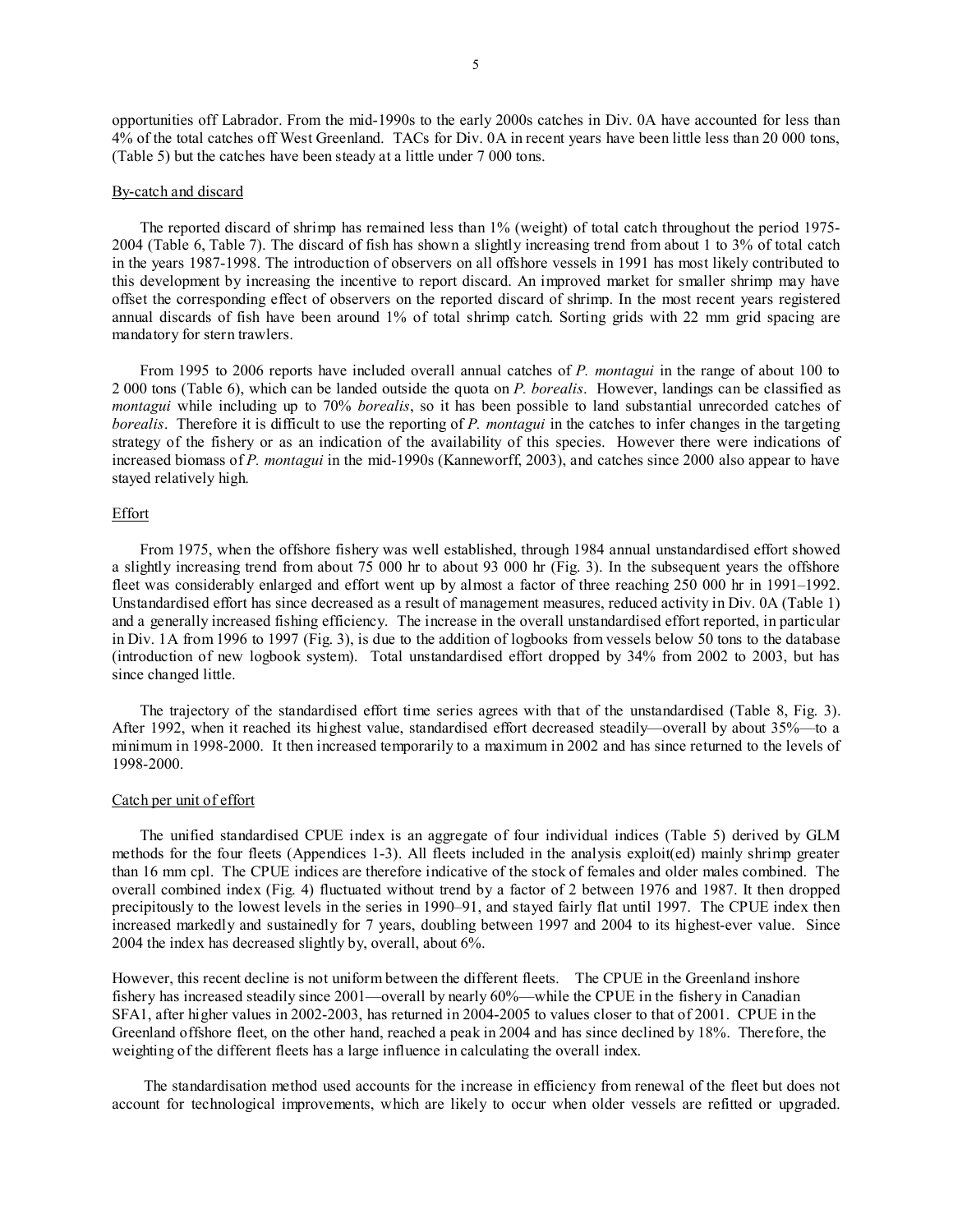However, the YEAR\*VESSEL term had low importance in the individual models which suggested that this term could be ignored and the YEAR-effect therefore interpreted as a biomass indicator. Still, the standardised CPUE time series is expected to give a slightly optimistic view of the stock development (for further discussion of the CPUE index as a stock indicator, see Hvingel *et al*., 2000).

#### Catch composition (from Hvingel 2004).

The mean size of shrimp caught decreased during the 1990s. In Subarea 1 it declined by 3 mm cpl. from 1991 to 1999 corresponding to a mean individual weight reduction of about 30%. Mean shrimp size caught in the Canadian fishery in Div. 0A showed a similar declining trend since 1981. In spite of these changes, the proportions of female shrimp in the catches seemed relatively stable in the late 1990s. The decrease in size may be partly due to better market prices for small shrimp along with a thorough restructuring of the Greenlandic offshore fleet during this period, leaving most vessels with a big enough quota to make 'high-grading' less profitable. However, the decline of shrimp size in the catches was temporarily reversed in 2000, with the appearance of a relatively high proportion of females. The length distribution for 2000 showed a large peak of female shrimp at around 25 mm cpl..

The data from 2001 did not indicate an equally good catch quality. The length distribution showed a dominant peak of male shrimp at around 20 mm cpl. The female component was less prominent, but all sizes normally present in the catches were represented. For 2002 only three samples were available and therefore the size composition of the catch was uncertain. However, no major changes from the previous year were indicated. Catch compositions for 2003-2005 have not been evaluated owing to sparse—or no—sampling. However, for what it's worth, a classification of reported catches according to logbook commercial codes (Table 9) appears to support the suggestion of a decrease in size, with the proportion of the catch in the offshore fleet classified as 'large' declining even into the most recent years. The ratio of 'small' to 'large' has not changed as much, in fact being low in 2000- 2004, but it is expected that the increasing proportion 'unsorted' also reflects a decreasing average size. These classification will, however, probably depend not only on the size composition of the standing stock, but also on prices and access to markets.

## **Acknowledgements**

I thank Carsten Hvingel, my predecessor in these functions, for his untiring patience in helping me to navigate the complexities of this assessment, and to unravel the convolutions of the associated data and file structures. Mads Rossing Lund of Greenland Fiskeri- og Lisenskontrol helped in obtaining logbook data for the Greenland fleets, and David Orr and Pat. J. Veitch, of the Science Branch, Canadian Department of Fisheries and Oceans, Atlantic Region, St John's, Newfoundland helped in obtaining and interpreting data on the fishery in Div. 0A. Lars Heilmann of Grønlands Naturinstitut corrected the Greenland logbook data.

#### **References**

- ANON. 1988. SAS/STAT User's Guide, Release 6.03 Edition. Cary, NC: SAS Institute Inc., 1988. 1028.
- ANON. 1991. Scientific Council Reports 1991. NAFO, Dartmouth, Canada, 1991. 166 p.
- ANON. 1993. Scientific Council Reports 1993. NAFO, Dartmouth, Canada 1993. 227 p.
- CARLSSON, D. M., and P. KANNEWORFF. 1997. Offshore stratified-random trawl survey for shrimp (*Pandalus borealis*) in NAFO Subarea 0+1, in 1997. *NAFO SCR Doc.*, No. 101, Serial No. N2958.
- KANNEWORFF, P. 2003. Occurrence of (*Pandalus montagui*) in trawl survey samples from NAFO Subarea 0+1. *NAFO SCR Doc.,* No. 70, Serial *No.* N4909*.*
- HVINGEL, C. 2003. Correction of reported past catches of Northern shrimp within the Greenland EEZ to conform to a revision of reporting practices. *NAFO SCR Doc.,* No. 74 Serial No.4913.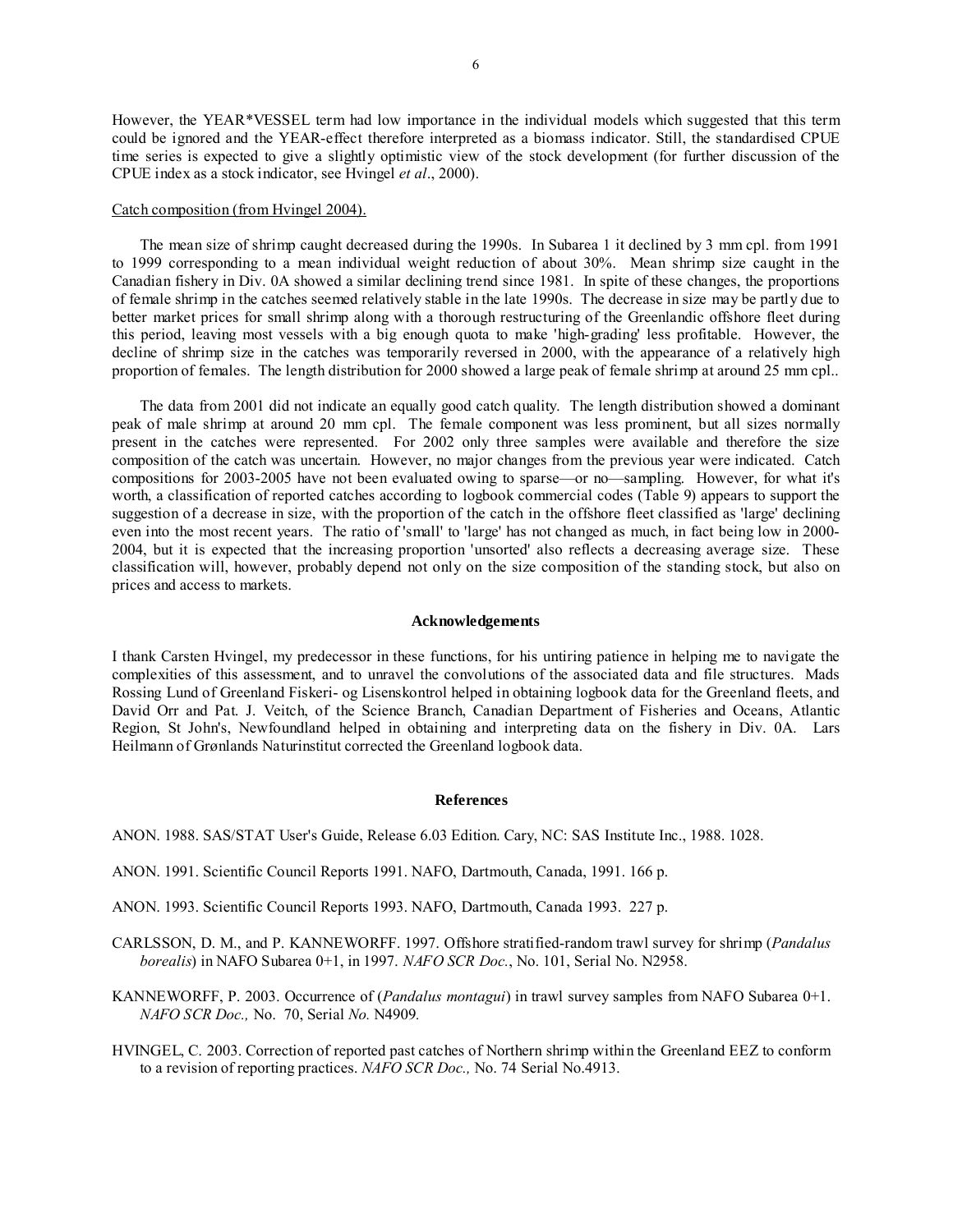- HVINGEL, C. 2003. The Fishery for Northern Shrimp *(Pandalus borealis*) off West Greenland, 1970-2003. *NAFO SCR Doc.,* No. 75 Serial No. 4914.
- HVINGEL, C. 2004. The Fishery for Northern Shrimp *(Pandalus borealis*) off West Greenland, 1970-2004. *NAFO SCR Doc.* 04/75, Serial No. 4914. 24 pp.
- HVINGEL, C., H. LASSEN, and D. G. PARSONS. 2000. A biomass index for northern shrimp (*Pandalus borealis*) in Davis Strait based on multiplicative modelling of commercial catch-per-unit-effort data (1976- 1997). *J. Northw. Atl. Fish. Sci.*, **26**: 25–31.
- MCCRARY, J. A. 1971. Sternal spines as a characteristic for differentiating between females of some Pandalidae. *J. Fish. Res. Board Can.,* **28**: 98-100.
- RÄTZ, H.-J. 1997. Biomass Indices and Geographical Distribution Patterns of Survey Catches for Shrimp (*Pandalus borealis*) off West and East Greenland, 1982-96. *NAFO SCR Doc.,* No. 96, Serial No. N2953.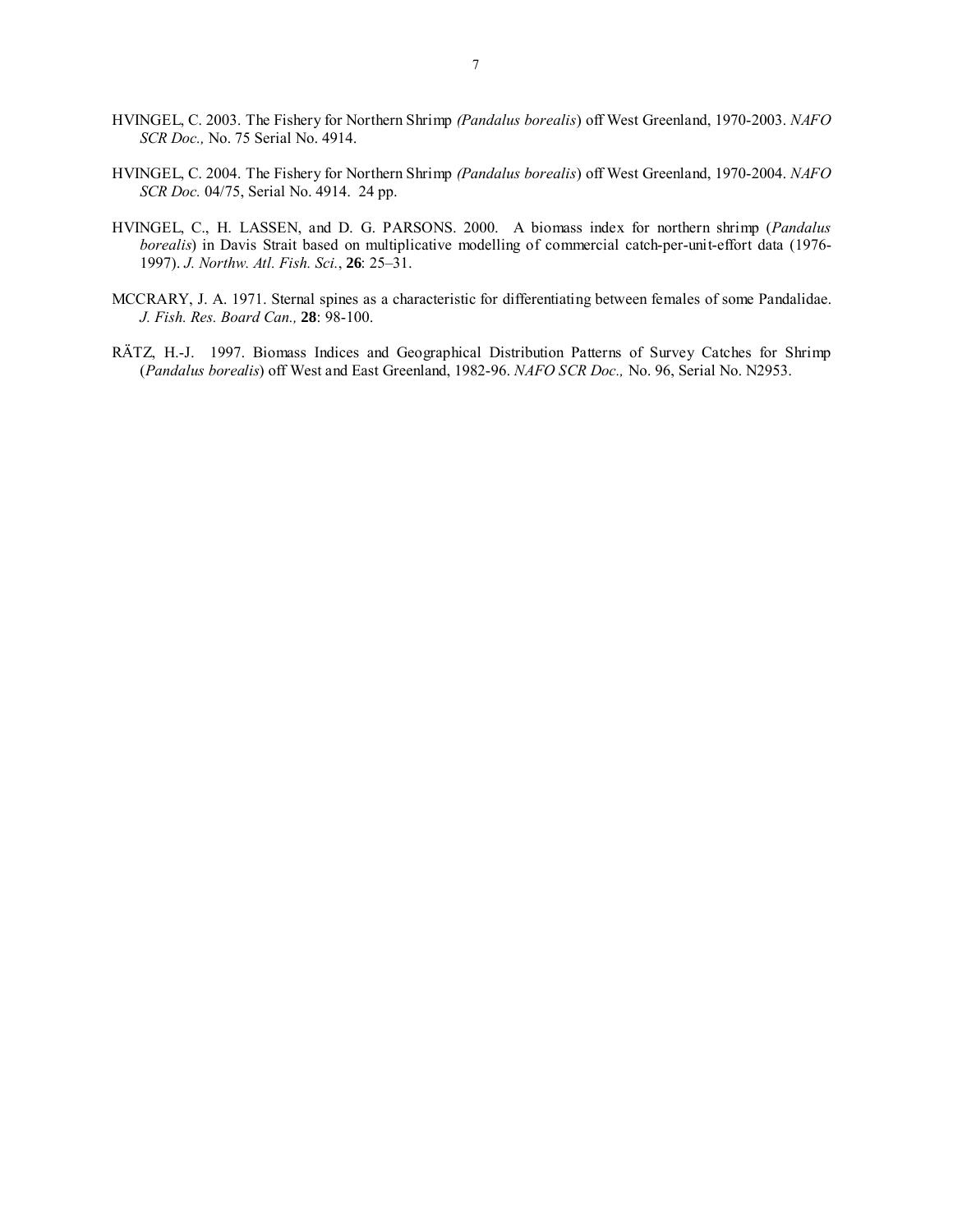| <b>Table 1</b> | Annual catch, effort and CPUE of the shrimp fishery on the West Greenland shelf by NAFO Divisions. Data from logbooks, weighted up to annual total catch. |
|----------------|-----------------------------------------------------------------------------------------------------------------------------------------------------------|
|                |                                                                                                                                                           |

| Year    | Catch ('000 tons) |      |      |                |                | Effort ('000 hr's) |      |                          |      |      |                | CPUE (kg/hr)   |          |      |      |                          |      |                |                |                |                |
|---------|-------------------|------|------|----------------|----------------|--------------------|------|--------------------------|------|------|----------------|----------------|----------|------|------|--------------------------|------|----------------|----------------|----------------|----------------|
|         | 0A                | 1А   | 1B   | 1 <sup>C</sup> | 1 <sub>D</sub> | 1E                 | 1F   | 0A                       | 1A   | 1B   | 1 <sup>C</sup> | 1 <sub>D</sub> | 1E       | 1F   | 0A   | 1A                       | 1B   | 1 <sup>C</sup> | 1 <sub>D</sub> | 1E             | $1\mathrm{F}$  |
| 1975    | 0.0               | 0.0  | 44.6 | 2.0            | 0.0            | 0.0                | 0.0  | $\overline{\phantom{a}}$ | 0.0  | 70.5 | 3.6            | 0.0            | 0.0      | 0.0  | L,   | $\overline{a}$           | 632  | 551            | $\overline{a}$ |                |                |
| 1976    | 0.4               | 0.0  | 54.7 | 6.3            | 0.0            | 0.0                | 0.0  | $\overline{\phantom{a}}$ | 0.1  | 70.1 | 8.0            | 0.1            | 0.8      | 1.1  |      | $\overline{\phantom{a}}$ | 780  | 785            | $\overline{a}$ |                | 40             |
| 1977    | 0.5               | 0.2  | 47.8 | 3.1            | 0.1            | 0.0                | 0.0  | $\overline{a}$           | 0.5  | 67.8 | 4.4            | 0.5            | 0.0      | 0.0  | L,   | 357                      | 705  | 691            | 253            | L,             |                |
| 1978    | 0.1               | 0.5  | 40.9 | 0.5            | 0.2            | 0.0                | 0.0  | $\overline{a}$           | 1.4  | 80.7 | 1.3            | 0.8            | 0.0      | 0.0  | ÷,   | 382                      | 507  | 416            | 259            |                |                |
| 1979    | 1.7               | 4.8  | 35.7 | 0.5            | $_{0.0}$       | 0.0                | 0.0  | 7.3                      | 6.7  | 64.1 | 1.5            | 0.1            | $_{0.0}$ | 0.0  | 236  | 719                      | 557  | 348            | 112            | $\blacksquare$ | $\blacksquare$ |
| 1980    | 2.7               | 14.6 | 35.0 | 3.3            | 0.3            | 0.0                | 0.0  | 11.6                     | 21.2 | 53.3 | 4.9            | 0.5            | 0.0      | 0.0  | 235  | 690                      | 655  | 668            | 596            |                |                |
| 1981    | 5.3               | 5.7  | 37.5 | 5.3            | 0.0            | 0.0                | 0.0  | 16.6                     | 11.2 | 66.4 | 10.4           | 0.1            | 0.0      | 0.0  | 318  | 511                      | 564  | 510            | 409            |                |                |
| 1982    | 2.1               | 0.8  | 43.2 | 8.2            | 0.0            | 0.0                | 0.0  | 6.7                      | 1.7  | 65.7 | 13.5           | 0.1            | $_{0.0}$ | 0.0  | 309  | 472                      | 657  | 604            | 388            |                |                |
| 1983    | 5.4               | 0.5  | 40.5 | 9.4            | 0.5            | 0.0                | 0.0  | 17.4                     | 0.9  | 69.5 | 17.8           | 0.9            | $_{0.0}$ | 0.0  | 311  | 559                      | 582  | 528            | 531            | $\overline{a}$ | 614            |
| 1984    | 2.1               | 1.2  | 30.4 | 17.0           | 2.1            | 0.0                | 0.0  | 7.7                      | 2.7  | 51.1 | 28.4           | 2.7            | 0.0      | 0.1  | 280  | 431                      | 595  | 598            | 785            | $\overline{a}$ | 47             |
| 1985    | 3.1               | 8.1  | 35.5 | 14.9           | 4.7            | 0.0                | 0.0  | 18.2                     | 28.7 | 66.2 | 25.6           | 8.7            | 0.0      | 0.0  | 169  | 282                      | 536  | 580            | 540            | $\overline{a}$ |                |
| 1986    | 3.0               | 26.3 | 32.4 | 9.2            | 6.0            | 0.0                | 0.0  | 6.7                      | 54.2 | 55.2 | 14.1           | 9.6            | 0.1      | 0.1  | 445  | 485                      | 586  | 649            | 624            | 273            |                |
| 1987    | 6.1               | 19.4 | 43.7 | 7.3            | 1.3            | 0.0                | 0.0  | 11.1                     | 54.4 | 67.9 | 10.7           | 4.2            | 0.0      | 0.0  | 550  | 357                      | 644  | 685            | 324            | $\overline{a}$ |                |
| 1988    | 5.9               | 12.4 | 47.5 | 7.1            | 0.5            | 0.0                | 0.1  | 10.7                     | 40.9 | 94.3 | 14.7           | 2.0            | 0.0      | 1.0  | 550  | 302                      | 504  | 486            | 268            | $\overline{a}$ | 153            |
| 1989    | 7.2               | 16.3 | 33.7 | 12.9           | 10.0           | 0.0                | 0.5  | 16.9                     | 47.5 | 77.6 | 30.5           | 19.8           | $_{0.0}$ | 4.2  | 428  | 344                      | 435  | 422            | 507            | $\blacksquare$ | 111            |
| 1990    | 6.2               | 12.2 | 30.0 | 22.7           | 12.4           | 0.0                | 0.5  | 13.8                     | 42.3 | 77.4 | 56.1           | 30.8           | $_{0.0}$ | 2.8  | 446  | 288                      | 387  | 405            | 403            | $\blacksquare$ | 165            |
| 1991    | 6.8               | 12.7 | 32.8 | 18.8           | 19.6           | 0.6                | 0.2  | 19.6                     | 37.1 | 89.9 | 52.6           | 49.2           | 0.7      | 1.3  | 346  | 341                      | 365  | 357            | 398            | 824            | 191            |
| 1992    | 7.5               | 16.3 | 32.8 | 19.9           | 23.4           | 5.0                | 0.6  | 16.6                     | 49.4 | 76.1 | 48.0           | 51.7           | 7.8      | 1.3  | 451  | 330                      | 431  | 415            | 452            | 642            | 497            |
| 1993    | 5.5               | 7.6  | 36.2 | 15.8           | 18.1           | 4.5                | 3.2  | 12.2                     | 23.0 | 82.0 | 41.3           | 44.3           | 8.0      | 7.6  | 450  | 331                      | 442  | 383            | 410            | 559            | 425            |
| 1994    | 4.8               | 7.3  | 33.6 | 15.9           | 19.9           | 7.0                | 4.2  | 15.3                     | 23.4 | 84.0 | 40.9           | 42.7           | 9.6      | 9.3  | 312  | 313                      | 401  | 390            | 467            | 736            | 450            |
| 1995    | 2.4               | 6.9  | 27.1 | 15.5           | 22.0           | 8.6                | 4.9  | 7.3                      | 21.0 | 69.0 | 33.8           | 40.8           | 12.3     | 7.9  | 322  | 331                      | 393  | 458            | 539            | 696            | 624            |
| 1996    | 2.6               | 5.4  | 22.4 | 16.8           | 23.3           | 8.3                | 5.3  | 8.4                      | 18.5 | 51.0 | 35.0           | 39.3           | 11.8     | 9.1  | 312  | 293                      | 439  | 481            | 594            | 700            | 579            |
| 1997    | 0.5               | 7.4  | 20.1 | 11.5           | 22.6           | 8.5                | 7.6  | 0.9                      | 44.0 | 53.4 | 24.0           | 39.2           | 11.6     | 12.6 | 597  | 167                      | 377  | 477            | 576            | 730            | 605            |
| 1998    | 0.9               | 4.5  | 22.6 | 13.5           | 21.1           | 8.7                | 9.0  | 2.0                      | 20.1 | 48.8 | 25.4           | 34.2           | 10.6     | 13.5 | 473  | 226                      | 463  | 532            | 618            | 817            | 671            |
| 1999    | 2.0               | 9.1  | 28.3 | 14.6           | 19.0           | 8.3                | 10.8 | 4.1                      | 34.4 | 58.3 | 22.5           | 27.0           | 9.2      | 12.9 | 504  | 263                      | 485  | 650            | 704            | 902            | 839            |
| 2000    | 1.6               | 15.0 | 29.0 | 15.0           | 19.0           | 7.0                | 11.5 | 2.0                      | 36.6 | 51.3 | 20.3           | 26.2           | 7.7      | 14.1 | 811  | 409                      | 565  | 737            | 727            | 909            | 810            |
| $2001*$ | 3.6               | 14.5 | 27.3 | 17.1           | 20.8           | 8.0                | 11.6 | 4.2                      | 41.3 | 49.0 | 21.1           | 27.4           | 7.7      | 11.8 | 868  | 351                      | 558  | 810            | 760            | 1029           | 980            |
| 2002*   | 6.2               | 15.5 | 43.7 | 26.7           | 25.2           | 8.6                | 10.4 | 6.9                      | 42.4 | 58.8 | 27.7           | 28.4           | 7.0      | 10.5 | 901  | 366                      | 743  | 963            | 888            | 1216           | 989            |
| $2003*$ | 6.6               | 12.9 | 38.9 | 22.8           | 21.3           | 7.4                | 9.9  | 6.1                      | 30.2 | 38.1 | 15.9           | 16.1           | 4.9      | 9.3  | 1081 | 427                      | 1021 | 1440           | 1324           | 1512           | 1061           |
| 2004*   | 7.1               | 11.9 | 46.8 | 28.7           | 21.0           | 4.9                | 8.2  | 9.2                      | 30.2 | 45.7 | 16.3           | 11.9           | 2.5      | 10.1 | 766  | 393                      | 1024 | 1761           | 1764           | 1918           | 813            |
| 2005*   | 6.9               | 10.0 | 64.1 | 29.5           | 15.6           | 4.7                | 7.7  | 7.6                      | 20.8 | 52.2 | 14.7           | 9.3            | 4.6      | 13.8 | 911  | 481                      | 1228 | 2008           | 1674           | 1022           | 557            |
| 2006**  | 6.1               | 7.5  | 74.8 | 24.2           | 15.0           | 7.0                | 5.4  | 6.8                      | 13.9 | 54.9 | 12.1           | 8.5            | 8.2      | 10.2 | 410  | 541                      | 1363 | 2009           | 1769           | 855            | 529            |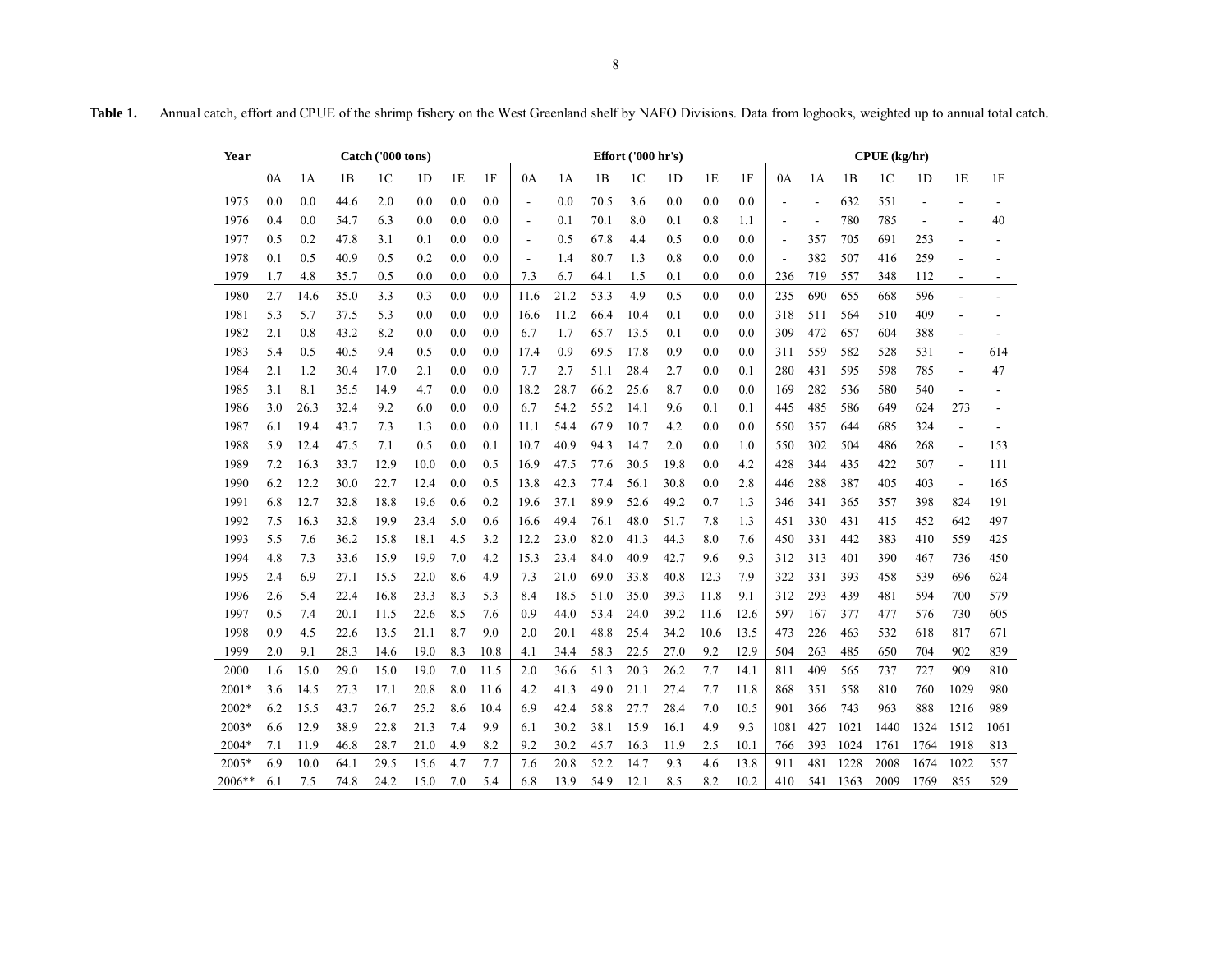|                |           |           |           | 5-year period |           |           |           |
|----------------|-----------|-----------|-----------|---------------|-----------|-----------|-----------|
|                | $75 - 79$ | $80 - 84$ | $85 - 89$ | $90 - 94$     | $95 - 99$ | $00 - 04$ | $05 - 06$ |
| 1A             | 4.7       | 9.2       | 23.5      | 12.8          | 8.2       | 12.2      | 6.9       |
| 1B             | 91.8      | 72.1      | 56.0      | 38.2          | 29.1      | 33.6      | 51.3      |
| 1 <sup>C</sup> | 3.3       | 17.4      | 13.9      | 21.5          | 17.2      | 20.0      | 20.8      |
| 1D             | 0.2       | 1.3       | 6.4       | 21.5          | 26.0      | 19.0      | 11.6      |
| 1E             | 0.0       | 0.0       | 0.0       | 4.0           | 10.2      | 6.2       | 4.2       |
| 1F             | 0.0       | 0.0       | 0.2       | 2.1           | 9.3       | 9.0       | 5.2       |

**Table 2.** Distribution (%; columns sum to 100) of landings of northern shrimp between Divisions in NAFO Subarea 1 by 5-year period.

Table 3. Distribution (%; columns sum to 100) of fishing effort<sup>1</sup> for northern shrimp between Divisions in NAFO Subarea 1 by 5-year period.

|                |           |           |           | 5-year period |           |           |           |
|----------------|-----------|-----------|-----------|---------------|-----------|-----------|-----------|
|                | $75 - 79$ | $80 - 84$ | $85 - 89$ | $90 - 94$     | $95 - 99$ | $00 - 04$ | $05 - 06$ |
| 1A             | 4.2       | 9.3       | 30.6      | 16.0          | 16.8      | 25.1      | 16.2      |
| 1B             | 91.9      | 71.4      | 49.9      | 37.6          | 32.8      | 33.8      | 47.2      |
| 1 <sup>C</sup> | 3.4       | 18.1      | 12.6      | 21.9          | 16.2      | 14.1      | 12.2      |
| 1D             | 0.5       | 1.1       | 6.0       | 20.0          | 21.0      | 15.1      | 8.0       |
| 1E             | 0.1       | 0.0       | 0.0       | 2.4           | 6.5       | 4.1       | 5.3       |
| 1F             | 0.1       | 0.0       | 0.9       | 2.1           | 6.7       | 7.8       | 11.1      |

<sup>1</sup> uncorrected trawl time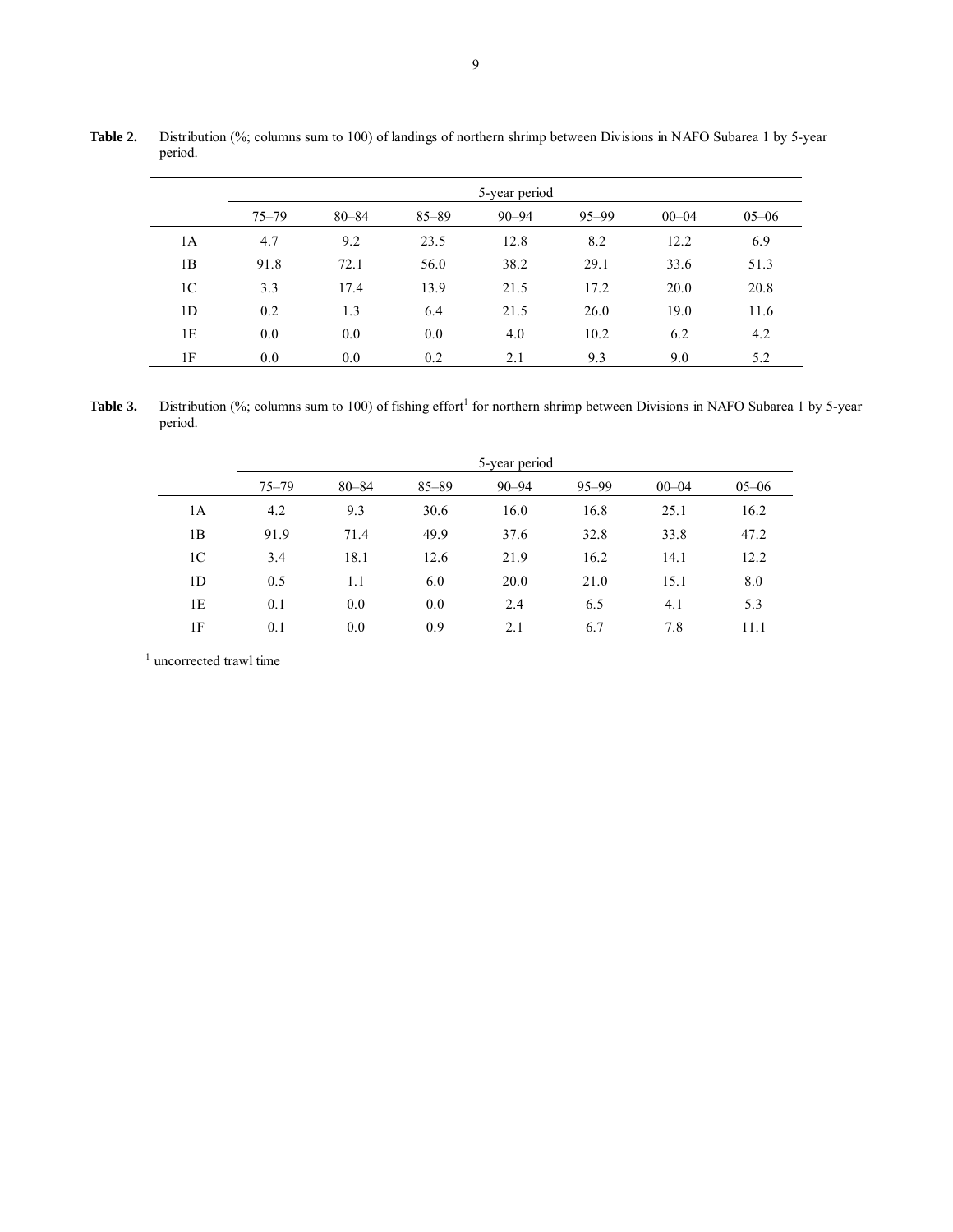| Year    | Jan   | Feb   | Mar              | Apr              | May   | Jun   | Jul   | Aug   | Sep   | <b>Oct</b> | <b>Nov</b>       | Dec   |
|---------|-------|-------|------------------|------------------|-------|-------|-------|-------|-------|------------|------------------|-------|
| 1976    | 5793  | 740   | $\boldsymbol{0}$ | $\boldsymbol{0}$ | 438   | 10930 | 10454 | 11543 | 11238 | 8232       | 1960             | 87    |
| 1977    | 3063  | 3145  | 2232             | 2783             | 4082  | 5656  | 5955  | 4979  | 4139  | 6317       | 5666             | 3597  |
| 1978    | 975   | 369   | 156              | 778              | 5919  | 6644  | 6126  | 6331  | 4455  | 3563       | 3522             | 3481  |
| 1979    | 2429  | 542   | 5244             | 6444             | 6184  | 5250  | 4298  | 3905  | 2349  | 1566       | 3005             | 1619  |
| 1980    | 4650  | 4597  | 4977             | 5892             | 7072  | 7454  | 6659  | 5224  | 5501  | 2507       | $\boldsymbol{0}$ | 576   |
| 1981    | 3563  | 3553  | 2966             | 4280             | 7156  | 4890  | 7118  | 7121  | 4474  | 3171       | 3431             | 2105  |
| 1982    | 3422  | 708   | $\boldsymbol{0}$ | 2443             | 8342  | 7736  | 6784  | 7802  | 4741  | 6905       | 4239             | 1170  |
| 1983    | 36    | 247   | 575              | 2031             | 7657  | 7838  | 9260  | 6854  | 5952  | 6783       | 5627             | 3355  |
| 1984    | 43    | 494   | 4425             | 7258             | 9506  | 8936  | 7733  | 3447  | 1553  | 3759       | 4238             | 1414  |
| 1985    | 2109  | 3513  | 5363             | 3420             | 5318  | 7221  | 6889  | 9116  | 6051  | 8734       | 6047             | 2428  |
| 1986    | 3337  | 3152  | 3553             | 5311             | 7038  | 9642  | 8287  | 6963  | 8376  | 13993      | 4302             | 2914  |
| 1987    | 2979  | 1732  | 4749             | 6167             | 7615  | 8167  | 9707  | 10339 | 7869  | 10725      | 4970             | 2912  |
| 1988    | 2318  | 2914  | 3588             | 7443             | 7636  | 7664  | 8835  | 8385  | 9110  | 7528       | 5412             | 2784  |
| 1989    | 2513  | 3029  | 4344             | 7873             | 6499  | 10254 | 13429 | 9699  | 6997  | 7884       | 4748             | 3403  |
| 1990    | 4097  | 4286  | 4953             | 8454             | 9011  | 8971  | 8983  | 8211  | 7383  | 7068       | 7942             | 4540  |
| 1991    | 4103  | 3652  | 4056             | 3835             | 6417  | 9438  | 11591 | 9941  | 8653  | 10243      | 11234            | 8326  |
| 1992    | 4695  | 3590  | 6037             | 6724             | 8463  | 11197 | 11440 | 10877 | 11378 | 13588      | 10273            | 7210  |
| 1993    | 2640  | 3164  | 4357             | 5950             | 7671  | 7990  | 8703  | 9660  | 10352 | 12585      | 11010            | 6937  |
| 1994    | 4321  | 3905  | 6567             | 8553             | 7342  | 7165  | 9656  | 9407  | 10677 | 11705      | 7942             | 5565  |
| 1995    | 3851  | 5268  | 7792             | 10377            | 8137  | 7761  | 8575  | 8932  | 8399  | 8010       | 6283             | 4004  |
| 1996    | 4028  | 6408  | 7885             | 9144             | 8873  | 8793  | 8842  | 9447  | 8570  | 6118       | 3302             | 2684  |
| 1997    | 3633  | 5995  | 6273             | 6562             | 7664  | 8185  | 9513  | 8061  | 7882  | 7277       | 5037             | 2047  |
| 1998    | 8626  | 6420  | 5896             | 9980             | 10438 | 10505 | 10306 | 5014  | 5366  | 3549       | 2635             | 1758  |
| 1999    | 5025  | 5643  | 7375             | 8133             | 9369  | 8564  | 11077 | 8737  | 8370  | 8201       | 6619             | 5078  |
| 2000    | 4440  | 6528  | 7491             | 9121             | 9738  | 11435 | 11580 | 8574  | 7934  | 6922       | 8377             | 5831  |
| 2001*   | 4288  | 5471  | 6248             | 5763             | 8623  | 11194 | 12545 | 12011 | 9930  | 10981      | 8164             | 7708  |
| $2002*$ | 8893  | 6023  | 8055             | 11577            | 12433 | 12337 | 15797 | 14808 | 12504 | 11596      | 12820            | 9455  |
| 2003*   | 7874  | 7343  | 9764             | 10883            | 11689 | 10328 | 10019 | 10623 | 12992 | 10951      | 10042            | 7249  |
| 2004*   | 7201  | 7720  | 7971             | 11084            | 12647 | 12656 | 11505 | 9180  | 14000 | 12866      | 11564            | 10089 |
| 2005*   | 9415  | 7731  | 11198            | 13060            | 13374 | 13448 | 13529 | 14650 | 12379 | 11279      | 9218             | 9270  |
| 2006**  | 12636 | 11732 | 13937            | 10939            | 13905 | 10661 | 11716 | 2114  |       |            |                  |       |

Table 4. Shrimp catch on the West Greenland shelf by month 1987-2005, summed from vessel logs and weighted up<sup>\*\*</sup> to total catch.

\* Provisional; \*\* 2006 partial data; log-book catches as reported, not weighted up.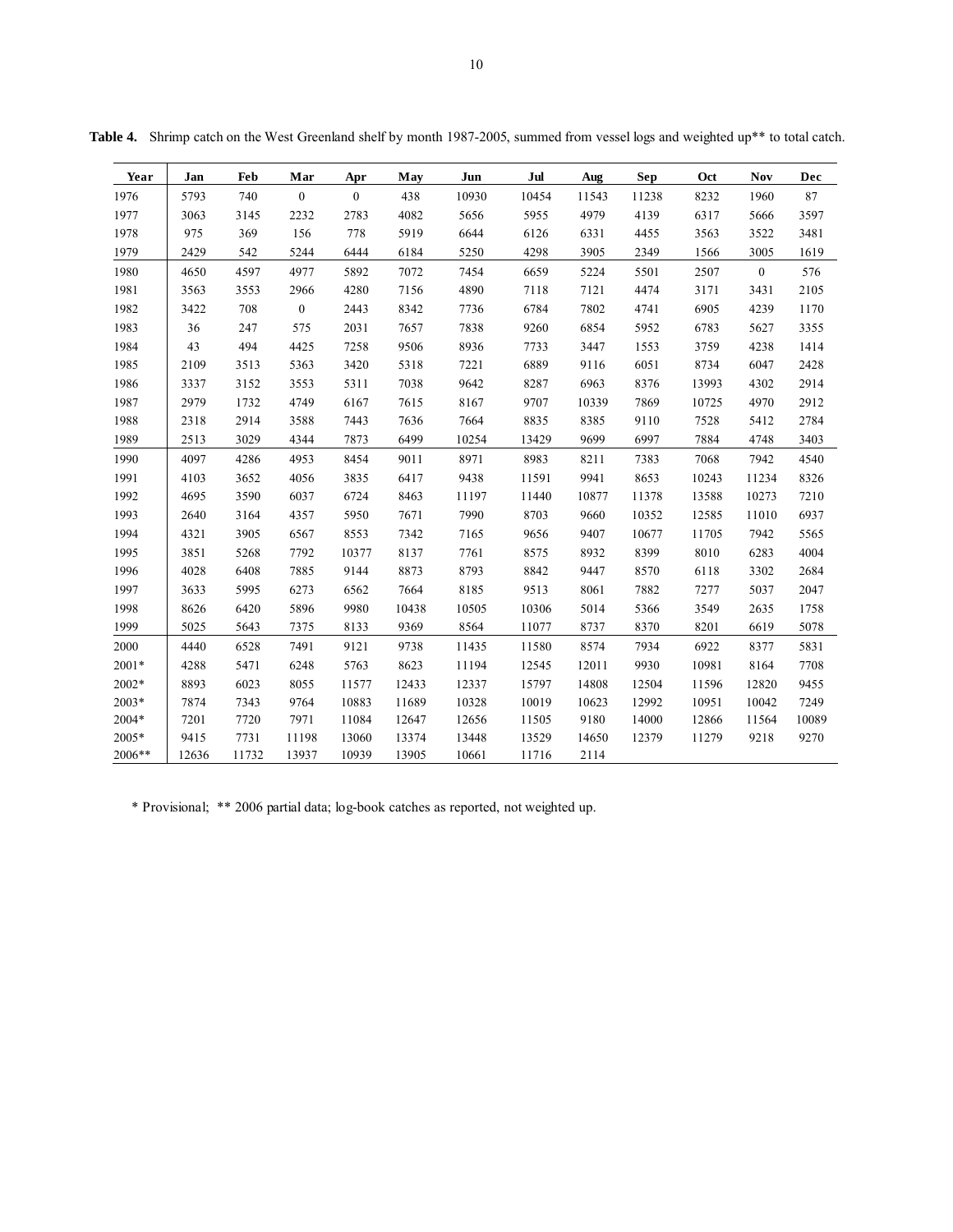| Year | TAC(t)                   |                |              |                 | $\text{ Catch } (t)$ |       |              |              | <b>Effort</b> |                  |                          |              | <b>CPUE</b> |                          |                |                          |
|------|--------------------------|----------------|--------------|-----------------|----------------------|-------|--------------|--------------|---------------|------------------|--------------------------|--------------|-------------|--------------------------|----------------|--------------------------|
|      | $SA1*$                   | Div. 0A        | <b>Total</b> | SA <sub>1</sub> |                      |       | Div. 0A      | <b>Total</b> | SA1           | Div. 0A          | <b>Total</b>             | <b>Total</b> | SA1         | Div. 0A                  | <b>Total</b>   | <b>Total</b>             |
|      |                          |                |              | Offshore        | Inshore              | Total | Offshore     |              |               | Unstd. ('000 hr) |                          | Std. (index) |             | Unstd. $(kg/hr)$         |                | Std. $('76=1)$           |
| 1970 | no                       | no             | no           | 1243            | 9272                 | 10515 | $\mathbf{0}$ | 10515        |               |                  |                          |              |             |                          | $\blacksquare$ |                          |
| 1971 | no                       | no             | no           | 1978            | 9615                 | 11593 | $\mathbf{0}$ | 11593        |               |                  |                          |              |             |                          | ۰              |                          |
| 1972 | no                       | no             | no           | 3786            | 8076                 | 11862 | $\mathbf{0}$ | 11862        |               |                  |                          |              | ۰           | $\overline{\phantom{a}}$ | ۰              | ۰                        |
| 1973 | no                       | no             | no           | 6785            | 8745                 | 15530 | $\mathbf{0}$ | 15530        |               |                  |                          |              | ۰           |                          | ۰              |                          |
| 1974 | no                       | no             | no           | 15967           | 11070                | 27038 | $\mathbf{0}$ | 27038        |               |                  | $\overline{\phantom{a}}$ |              | ٠           |                          | ۰              | $\overline{\phantom{a}}$ |
| 1975 | no                       | no             | no           | 36977           | 9570                 | 46547 | $\mathbf{0}$ | 46547        | 74.2          |                  | 74                       |              | 628         | $\blacksquare$           | 628            |                          |
| 1976 | no                       | no             | no           | 52993           | 8030                 | 61023 | 392          | 61415        | 80.1          | $\sim$           | 80                       | 1.00         | 762         | $\overline{\phantom{a}}$ | 766            | 1.00                     |
| 1977 | $\overline{\phantom{a}}$ | $\blacksquare$ | 36000        | 42578           | 8580                 | 51158 | 457          | 51615        | 73.1          | $\sim$           | 73                       | 0.93         | 699         | $\overline{\phantom{a}}$ | 706            | 0.91                     |
| 1978 | $\overline{\phantom{a}}$ | 1000           | 41000        | 33835           | 8360                 | 42195 | 122          | 42317        | 84.2          |                  | 84                       | 0.97         | 501         | $\overline{\phantom{a}}$ | 503            | 0.71                     |
| 1979 | $\overline{\phantom{a}}$ | 2000           | 31500        | 32852           | 8250                 | 41102 | 1732         | 42834        | 72.4          | 7.3              | 80                       | 1.09         | 568         | 236                      | 537            | 0.64                     |
| 1980 |                          | 2500           | 32000        | 44916           | 8250                 | 53166 | 2726         | 55892        | 80.0          | 11.6             | 92                       | 1.17         | 665         | 235                      | 610            | 0.78                     |
| 1981 | 35000                    | 5000           | 40000        | 40295           | 8250                 | 48545 | 5284         | 53829        | 88.2          | 16.6             | 105                      | 1.20         | 551         | 318                      | 514            | 0.73                     |
| 1982 | 34800                    | 5000           | 39800        | 43979           | 8250                 | 52229 | 2064         | 54293        | 81.1          | 6.7              | 88                       | 0.94         | 644         | 309                      | 619            | 0.94                     |
| 1983 | 34625                    | 5000           | 39625        | 42553           | 8250                 | 50803 | 5413         | 56216        | 89.0          | 17.4             | 106                      | 1.12         | 571         | 311                      | 528            | 0.82                     |
| 1984 | 34925                    | 5000           | 39925        | 42414           | 8250                 | 50664 | 2142         | 52806        | 85.0          | 7.7              | 93                       | 1.11         | 596         | 280                      | 570            | 0.77                     |
| 1985 | 42120                    | 6120           | 48240        | 54889           | 8250                 | 63139 | 3069         | 66208        | 129.1         | 18.2             | 147                      | 1.33         | 489         | 169                      | 449            | 0.81                     |
| 1986 | 42120                    | 6120           | 48240        | 65623           | 8250                 | 73873 | 2995         | 76868        | 133.4         | 6.7              | 140                      | 1.45         | 554         | 445                      | 549            | 0.87                     |

1987 | 40120 | 6120 | 46240 | 64222 | 7613 | 71836 | 6095 | 77931 | 137.1 | 11.1 | 148 | | 1.23 | 524 | 550 | 526 | | 1.03

1988 40120 6120 46240 56479 11256 67735 5881 73616 152.9 10.7 164 1.70 443 550 450 0.70

1989 45245 7520 52765 58890 14546 73436 7235 80671 179.6 16.9 196 2.27 409 428 411 0.58

1.03

0.70

0.58

**Table 5a.** Catch, effort and CPUE statistics for the shrimp fishery on the West Greenland shelf, 1970-1989.

Notes: in 1981–1995 quotas applied to the offshore area only;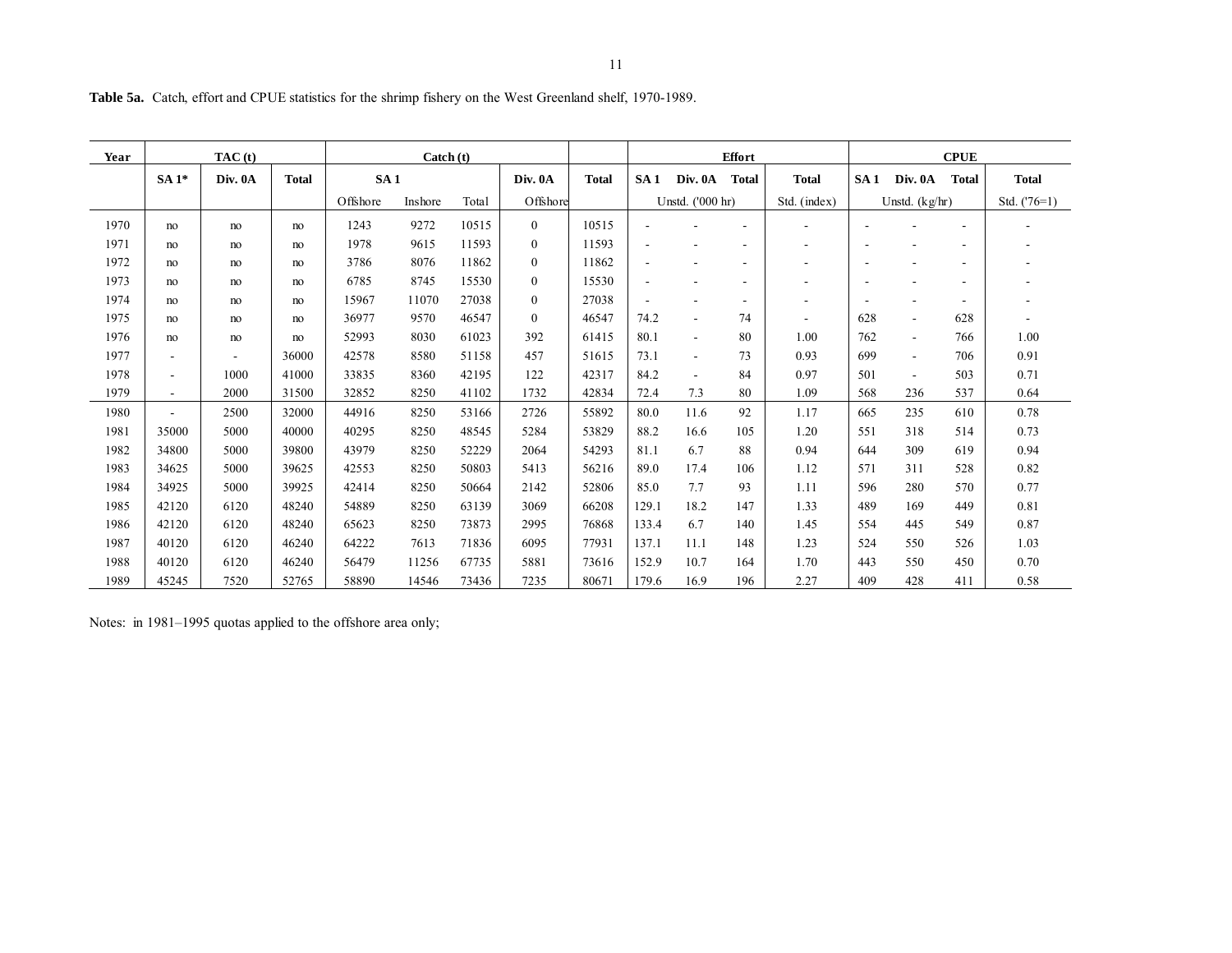| Year  | TAC(t) |         |              |                 | $\text{ Catch } (t)$ |        |          | <b>Effort</b> |                 |                  |              | <b>CPUE</b>  |      |                  |              |                |
|-------|--------|---------|--------------|-----------------|----------------------|--------|----------|---------------|-----------------|------------------|--------------|--------------|------|------------------|--------------|----------------|
|       | $SA1*$ | Div. 0A | <b>Total</b> | SA <sub>1</sub> |                      |        | Div. 0A  | Total         | SA <sub>1</sub> | Div. 0A          | <b>Total</b> | <b>Total</b> | SA1  | Div. 0A          | <b>Total</b> | Total          |
|       |        |         |              | Offshore        | Inshore              | Total  | Offshore |               |                 | Unstd. ('000 hr) |              | Std. (index) |      | Unstd. $(kg/hr)$ |              | Std. $('76=1)$ |
| 1990  | 45245  | 7520    | 52765        | 62800           | 14993                | 77793  | 6177     | 83970         | 209.5           | 13.8             | 223          | 2.32         | 371  | 446              | 376          | 0.59           |
| 1991  | 46225  | 8500    | 54725        | 66818           | 17884                | 84701  | 6788     | 91489         | 230.8           | 19.6             | 250          | 2.46         | 367  | 346              | 365          | 0.61           |
| 1992  | 44200  | 8500    | 52700        | 75341           | 22653                | 97994  | 7493     | 105487        | 234.2           | 16.6             | 251          | 2.57         | 418  | 451              | 421          | 0.67           |
| 1993  | 40600  | 8500    | 49100        | 65894           | 19627                | 85522  | 5491     | 91013         | 206.1           | 12.2             | 218          | 2.27         | 415  | 450              | 417          | 0.65           |
| 1994  | 42300  | 8500    | 50800        | 68109           | 19930                | 88039  | 4766     | 92805         | 209.8           | 15.3             | 225          | 2.37         | 420  | 312              | 412          | 0.64           |
| 1995  | 39500  | 8500    | 48000        | 66955           | 18072                | 85027  | 2361     | 87388         | 184.7           | 7.3              | 192          | 2.07         | 460  | 322              | 455          | 0.69           |
| 1996  | 63922  | 8500    | 72422        | 62368           | 19095                | 81463  | 2632     | 84095         | 164.6           | 8.4              | 173          | 1.94         | 495  | 312              | 486          | 0.71           |
| 1997  | 64600  | 8500    | 74800        | 62743           | 14868                | 77611  | 517      | 78128         | 184.9           | 0.9              | 186          | 1.75         | 420  | 597              | 421          | 0.73           |
| 1998  | 60729  | 7650    | 68379        | 69156           | 10406                | 79562  | 933      | 80495         | 152.7           | 2.0              | 155          | 1.62         | 521  | 473              | 520          | 0.81           |
| 1999  | 71000  | 9350    | 80350        | 71197           | 18948                | 90145  | 2046     | 92191         | 164.4           | 4.1              | 168          | 1.67         | 548  | 504              | 547          | 0.90           |
| 2000  | 71000  | 9350    | 80350        | 73013           | 23365                | 96378  | 1588     | 97966         | 156.2           | 2.0              | 158          | 1.53         | 617  | 811              | 619          | 1.04           |
| 2001' | 82000  | 12040   | 94040        | 79291           | 20010                | 99301  | 3625     | 102926        | 158.3           | 4.2              | 162          | 1.63         | 627  | 868              | 633          | 1.03           |
| 2002' | 97300  | 12040   | 109340       | 108135          | 21917                | 130052 | 6247     | 136299        | 174.8           | 6.9              | 182          | 1.83         | 744  | 901              | 750          | 1.21           |
| 2003' | 101000 | 14167   | 115167       | 95875           | 17291                | 113166 | 7137     | 120303        | 114.4           | 6.6              | 121          | 1.53         | 989  | 1081             | 994          | 1.28           |
| 2004' | 135352 | 14167   | 149519       | 102014          | 19415                | 121429 | 7054     | 128483        | 116.7           | 9.2              | 126          | 1.41         | 1040 | 766              | 1020         | 1.49           |
| 2005' | 134000 | 14167   | 148167       | 112329          | 19301                | 131630 | 6921     | 138551        | 115.5           | 7.6              | 123          | 1.57         | 1140 | 911              | 1126         | 1.44           |
| 2006" | 134000 | 18381   | 152381       | 15565           | 18435                | 134000 | 6197     | 140197        | 107.7           | 6.9              | 115          | 1.60         | 1244 | 410              | 1223         | 1.42           |

**Table 5b.** Catch, effort and CPUE statistics for the shrimp fishery on the West Greenland shelf, 1990-2006.

Notes: \* in 1981-1995 quotas applied to the offshore area only; ' preliminary; " projected from logbook data available and assuming the Greenland quota will be caught, and the catch in Canadian SFA1 at the mean of the previous 5 years.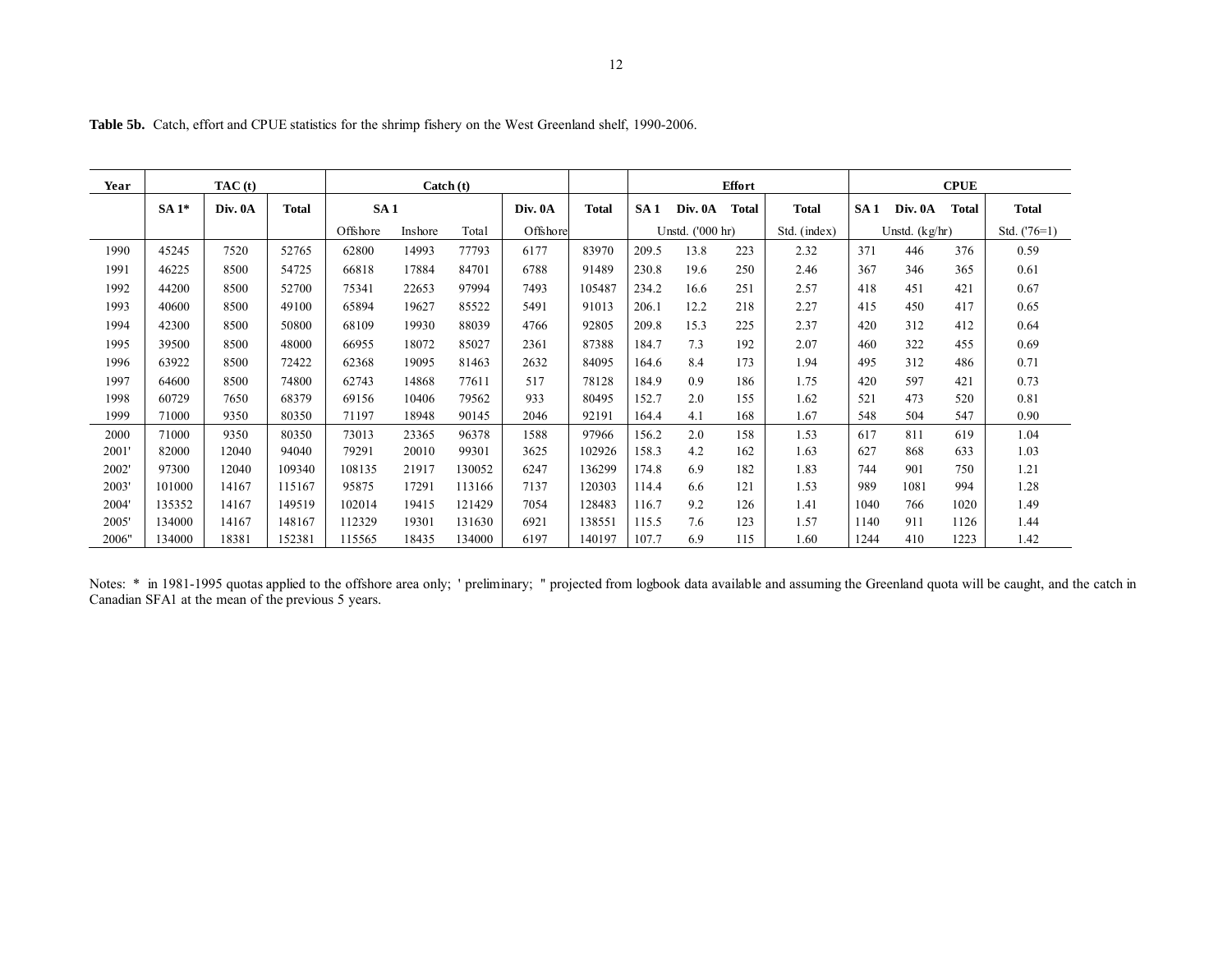| Year    | P. borealis      |                 | Fish             |                 | P. montagui      |  |  |
|---------|------------------|-----------------|------------------|-----------------|------------------|--|--|
|         | discard (tons)   | discard $(\% )$ | discard (tons)   | discard $(\% )$ | landed (tons)    |  |  |
| 1975    | $\boldsymbol{0}$ | $0.0\,$         | $\boldsymbol{0}$ | 0.0             | $\boldsymbol{0}$ |  |  |
| 1976    | $\boldsymbol{0}$ | $0.0\,$         | $\boldsymbol{0}$ | $0.0\,$         | $\boldsymbol{0}$ |  |  |
| 1977    | $\boldsymbol{0}$ | $0.0\,$         | 23               | $0.0\,$         | $\boldsymbol{0}$ |  |  |
| 1978    | $\boldsymbol{0}$ | $0.0\,$         | 27               | 0.1             | $\boldsymbol{0}$ |  |  |
| 1979    | $\boldsymbol{0}$ | 0.0             | 151              | 0.4             | $\boldsymbol{0}$ |  |  |
| 1980    | $\boldsymbol{0}$ | $0.0\,$         | 186              | 0.3             | $\boldsymbol{0}$ |  |  |
| 1981    | $\boldsymbol{0}$ | $0.0\,$         | 725              | 1.5             | $\boldsymbol{0}$ |  |  |
| 1982    | $\boldsymbol{0}$ | $0.0\,$         | 788              | 1.5             | $\boldsymbol{0}$ |  |  |
| 1983    | $\boldsymbol{0}$ | $0.0\,$         | 964              | 1.9             | $\boldsymbol{0}$ |  |  |
| 1984    | $\boldsymbol{0}$ | $0.0\,$         | 1311             | 2.6             | $\boldsymbol{0}$ |  |  |
| 1985    | 149              | 0.2             | 1501             | 2.4             | $\boldsymbol{0}$ |  |  |
| 1986    | 110              | 0.1             | 1639             | 2.2             | $\boldsymbol{0}$ |  |  |
| 1987    | 182              | 0.3             | 885              | 1.2             | $\boldsymbol{0}$ |  |  |
| 1988    | 209              | 0.3             | 1067             | 1.6             | $\boldsymbol{0}$ |  |  |
| 1989    | 197              | 0.3             | 1403             | 1.9             | $\boldsymbol{0}$ |  |  |
| 1990    | 263              | 0.3             | 1261             | 1.6             | $\boldsymbol{0}$ |  |  |
| 1991    | 407              | 0.5             | 2053             | 2.4             | $\boldsymbol{0}$ |  |  |
| 1992    | 335              | 0.3             | 2162             | 2.2             | $\boldsymbol{0}$ |  |  |
| 1993    | 250              | 0.3             | 1906             | 2.2             | $\boldsymbol{0}$ |  |  |
| 1994    | 331              | 0.4             | 2671             | 3.0             | 5                |  |  |
| 1995    | 476              | 0.6             | 2700             | 3.2             | 562              |  |  |
| 1996    | 324              | 0.4             | 2712             | 3.3             | 773              |  |  |
| 1997    | 310              | 0.4             | 2327             | 3.0             | 422              |  |  |
| 1998    | 314              | 0.4             | 2183             | 2.7             | 1253             |  |  |
| 1999    | 197              | $0.2\,$         | $\boldsymbol{0}$ | 0.0             | $\overline{4}$   |  |  |
| 2000    | 268              | 0.3             | 685              | 0.7             | 305              |  |  |
| $2001*$ | 382              | 0.4             | 1122             | 1.1             | 882              |  |  |
| 2002*   | 655              | 0.5             | 1285             | 1.0             | 227              |  |  |
| 2003*   | 587              | 0.5             | 1187             | 1.0             | 889              |  |  |
| $2004*$ | 650              | 0.5             | 891              | $0.7\,$         | 709              |  |  |
| 2005*   | 661              | 0.5             | 863              | 0.7             | 449              |  |  |
| 2006**  | 755              | 0.6             | 917              | 0.7             | 1927             |  |  |

\*\* projections from part-year's data; \* provisional data.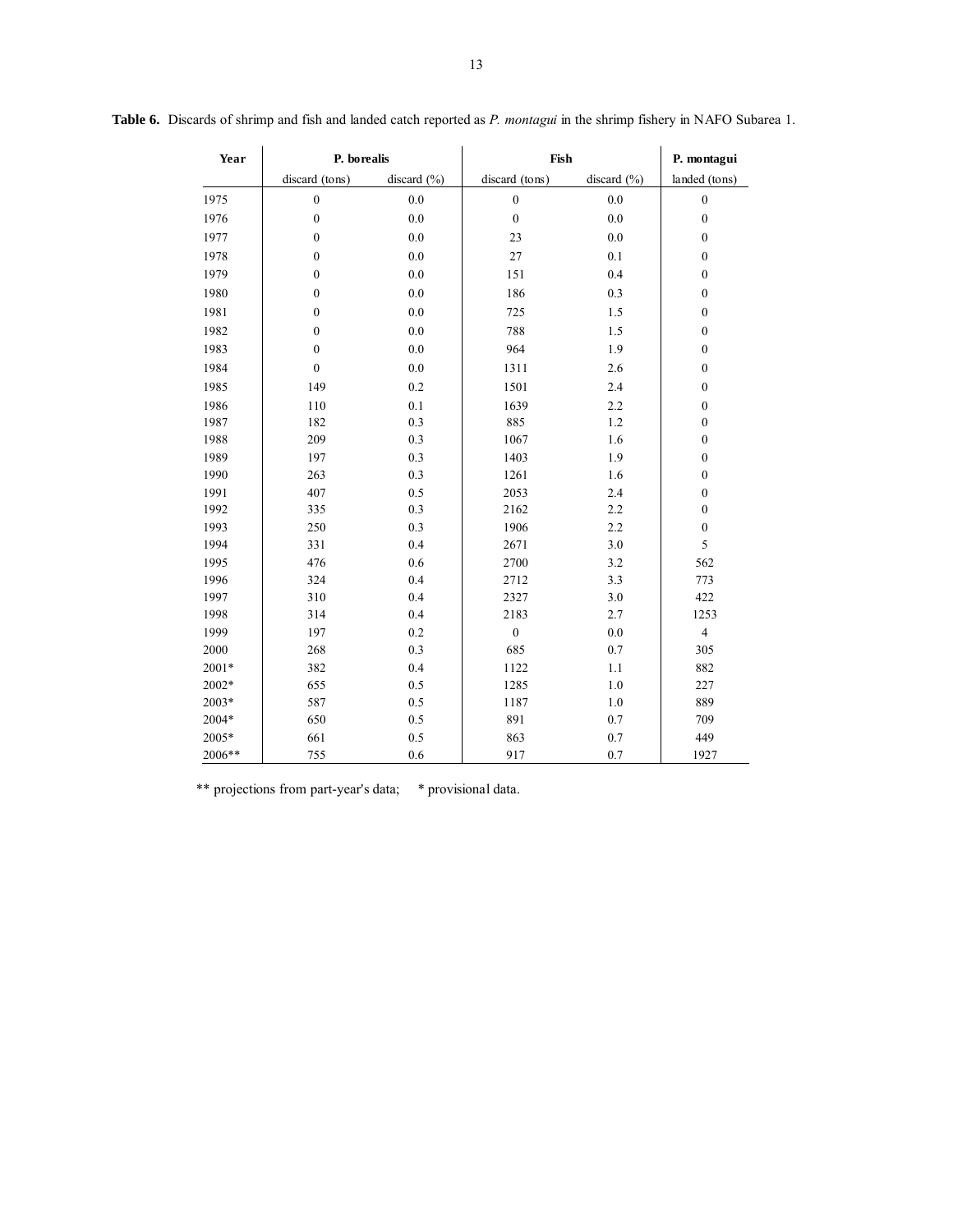|       | Fish Catch | Shrimp | Percent |
|-------|------------|--------|---------|
| 1979  | 186        | 1732   | 10.7    |
| 1980  | 104        | 415    | 25.1    |
| 1981  | 789        | 4419   | 17.9    |
| 1982  | 230        | 2818   | 8.1     |
| 1983  | 137        | 2096   | 6.5     |
| 1984  | 231        | 1569   | 14.7    |
| 1985  | 377        | 2449   | 15.4    |
| 1986  | 867        | 2972   | 29.2    |
| 1987  | 696        | 3406   | 20.4    |
| 1988  | 707        | 3479   | 20.3    |
| 1989  | 1848       | 7360   | 25.1    |
| 1990  | 1354       | 5663   | 23.9    |
| 1991  | 2496       | 6849   | 36.4    |
| 1992  | 2457       | 7480   | 32.8    |
| 1993  | 1426       | 5275   | 27.0    |
| 1994  | 1498       | 4355   | 34.4    |
| 1995  | 740        | 2275   | 32.5    |
| 1996  | 612        | 2673   | 22.9    |
| 1997  | 67         | 520    | 12.9    |
| 1998  | 115        | 819    | 14.1    |
| 1999  | 131        | 2081   | 6.3     |
| 2000  | 35         | 1676   | 2.1     |
| 2001  | 84         | 3443   | 2.5     |
| 2002  | 176        | 5966   | 3.0     |
| 2003  | 196        | 5439   | 3.6     |
| 2004  | 352        | 7155   | 4.9     |
| 2005  | 228        | 6077   | 3.8     |
| 2006† | 5          | 96     | 5.6     |

**Table 7**. Catches\* (tons) of fish in Canadian offshore fisheries in eastern Davis Strait.

\* not clear whether this is by-catch in the shrimp fishery, or whether directed catches in other fisheries are included.

† very partial data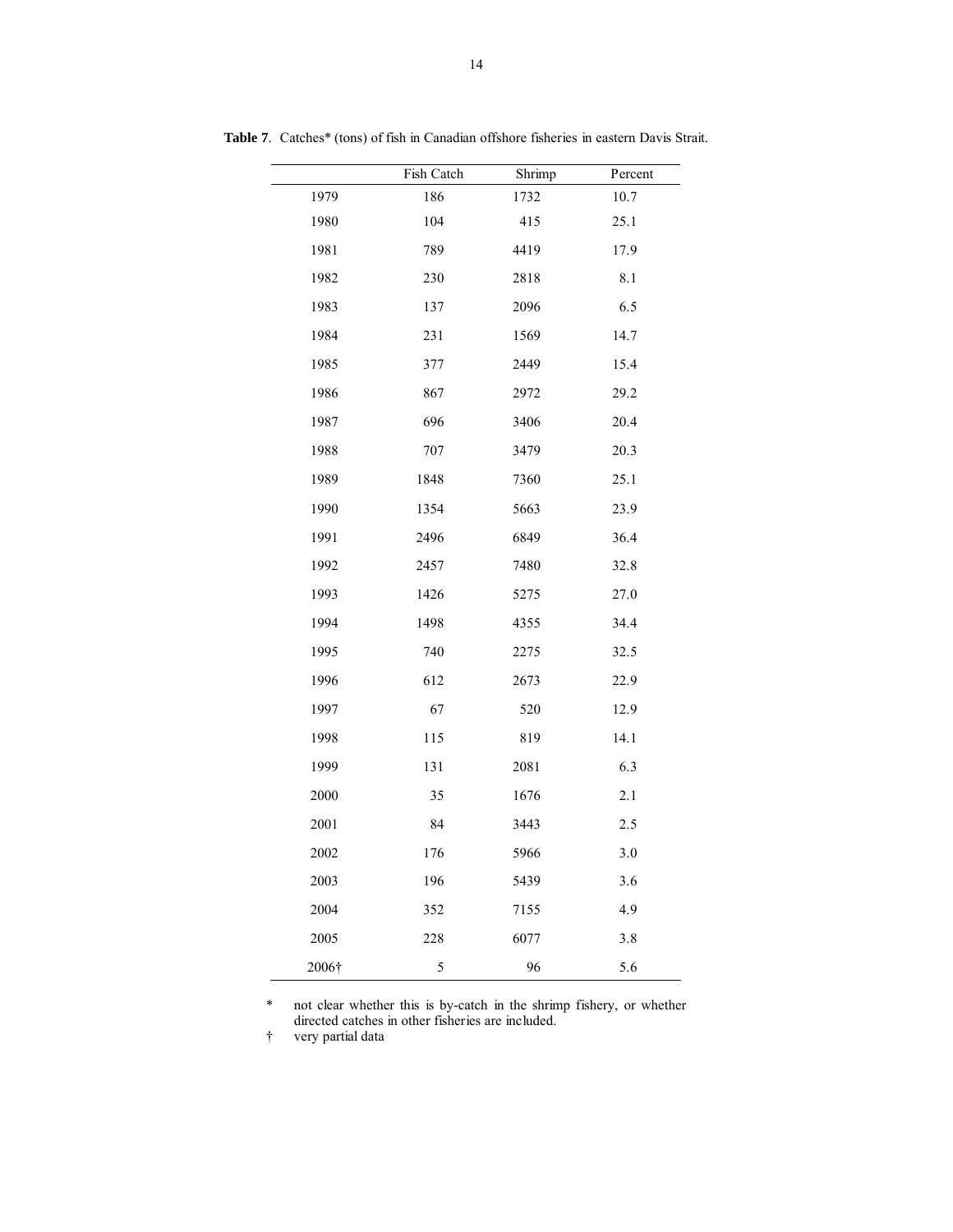|      | 1BCD |                          | KGH  |                          | Small ves.     |                          | $0\text{A}$    |                |      | <b>Combined</b> |      |
|------|------|--------------------------|------|--------------------------|----------------|--------------------------|----------------|----------------|------|-----------------|------|
| Year | mean | se                       | mean | se                       | mean           | se                       | mean           | se             | 25%  | median          | 75%  |
| 1976 | -    | $\overline{\phantom{0}}$ | 1.66 | 0.15                     | $\overline{a}$ | $\overline{a}$           | $\overline{a}$ | $\overline{a}$ | 0.84 | 1.00            | 1.19 |
| 1977 |      | $\overline{a}$           | 1.56 | 0.09                     |                |                          |                | -              | 0.81 | 0.91            | 1.01 |
| 1978 |      | $\overline{\phantom{0}}$ | 1.23 | 0.07                     |                |                          |                | -              | 0.64 | 0.71            | 0.77 |
| 1979 |      | -                        | 1.11 | 0.07                     |                |                          |                | -              | 0.58 | 0.64            | 0.70 |
| 1980 |      | $\overline{a}$           | 1.34 | 0.08                     |                |                          |                | $\overline{a}$ | 0.70 | 0.78            | 0.86 |
| 1981 |      | $\overline{a}$           | 1.27 | 0.07                     |                |                          | 1.24           | 0.16           | 0.67 | 0.73            | 0.80 |
| 1982 |      | $\overline{a}$           | 1.61 | 0.10                     |                |                          | 1.26           | 0.26           | 0.83 | 0.94            | 1.05 |
| 1983 | -    | -                        | 1.42 | 0.09                     |                |                          |                | -              | 0.73 | 0.82            | 0.92 |
| 1984 |      | $\overline{\phantom{0}}$ | 1.34 | 0.08                     |                |                          |                | $\overline{a}$ | 0.70 | 0.77            | 0.86 |
| 1985 |      |                          | 1.43 | 0.08                     |                |                          | 0.41           | 0.20           | 0.73 | 0.81            | 0.90 |
| 1986 |      |                          | 1.49 | 0.09                     |                |                          |                |                | 0.77 | 0.87            | 0.97 |
| 1987 | 1.76 | 0.09                     | 1.79 | 0.11                     |                |                          | 0.96           | 0.15           | 0.96 | 1.03            | 1.11 |
| 1988 | 1.15 | 0.03                     | 1.47 | 0.09                     | 1.27           | 0.05                     | 0.94           | 0.09           | 0.69 | 0.70            | 0.72 |
| 1989 | 0.96 | 0.02                     | 1.09 | 0.07                     | 1.01           | 0.03                     | 0.89           | 0.05           | 0.57 | 0.58            | 0.59 |
| 1990 | 1.00 | $\overline{a}$           | 1.00 |                          | 1.00           | $\overline{\phantom{a}}$ | 1.00           | $\frac{1}{2}$  | 0.59 | 0.59            | 0.59 |
| 1991 | 1.02 | 0.02                     |      | $\overline{\phantom{0}}$ | 0.87           | 0.02                     | 0.84           | 0.04           | 0.59 | 0.61            | 0.62 |
| 1992 | 1.13 | 0.02                     | -    |                          | 0.92           | 0.03                     | 0.96           | 0.05           | 0.66 | 0.67            | 0.68 |
| 1993 | 1.08 | 0.02                     |      |                          | 1.01           | 0.03                     | 0.98           | 0.05           | 0.64 | 0.65            | 0.66 |
| 1994 | 1.09 | 0.02                     |      |                          | 0.88           | 0.02                     | 0.70           | 0.04           | 0.63 | 0.64            | 0.65 |
| 1995 | 1.19 | 0.02                     |      | -                        | 0.88           | 0.02                     | 0.78           | 0.05           | 0.67 | 0.69            | 0.70 |
| 1996 | 1.27 | 0.03                     |      | $\overline{\phantom{0}}$ | 0.85           | 0.03                     | 0.67           | 0.04           | 0.69 | 0.71            | 0.72 |
| 1997 | 1.30 | 0.03                     |      | $\overline{a}$           | 0.85           | 0.02                     | 0.95           | 0.13           | 0.71 | 0.73            | 0.74 |
| 1998 | 1.41 | 0.03                     |      |                          | 1.00           | 0.03                     | 0.76           | 0.08           | 0.78 | 0.81            | 0.83 |
| 1999 | 1.64 | 0.04                     |      | -                        | 1.05           | 0.03                     | 0.90           | 0.06           | 0.87 | 0.90            | 0.93 |
| 2000 | 1.77 | 0.05                     |      |                          | 1.38           | 0.04                     | 1.18           | 0.11           | 1.00 | 1.04            | 1.08 |
| 2001 | 1.84 | 0.05                     |      |                          | 1.23           | 0.04                     | 1.29           | 0.09           | 0.99 | 1.03            | 1.07 |
| 2002 | 2.11 | 0.05                     |      |                          | 1.53           | 0.05                     | 1.51           | 0.10           | 1.16 | 1.21            | 1.27 |
| 2003 | 2.22 | 0.06                     |      | -                        | 1.60           | 0.05                     | 1.69           | 0.11           | 1.22 | 1.28            | 1.35 |
| 2004 | 2.87 | 0.08                     |      |                          | 1.75           | 0.05                     | 1.27           | 0.08           | 1.40 | 1.49            | 1.57 |
| 2005 | 2.53 | 0.07                     |      |                          | 1.87           | 0.06                     | 1.34           | 0.09           | 1.36 | 1.44            | 1.53 |
| 2006 | 2.35 | 0.09                     |      |                          | 1.95           | 0.09                     | 0.40           | 0.31           | 1.32 | 1.42            | 1.53 |

**Table 8.** Standardised (1990=1) CPUE series for 4 fleets fishing northern shrimp in West Greenland waters and a combined standardised (1976=1) CPUE series for the fishery.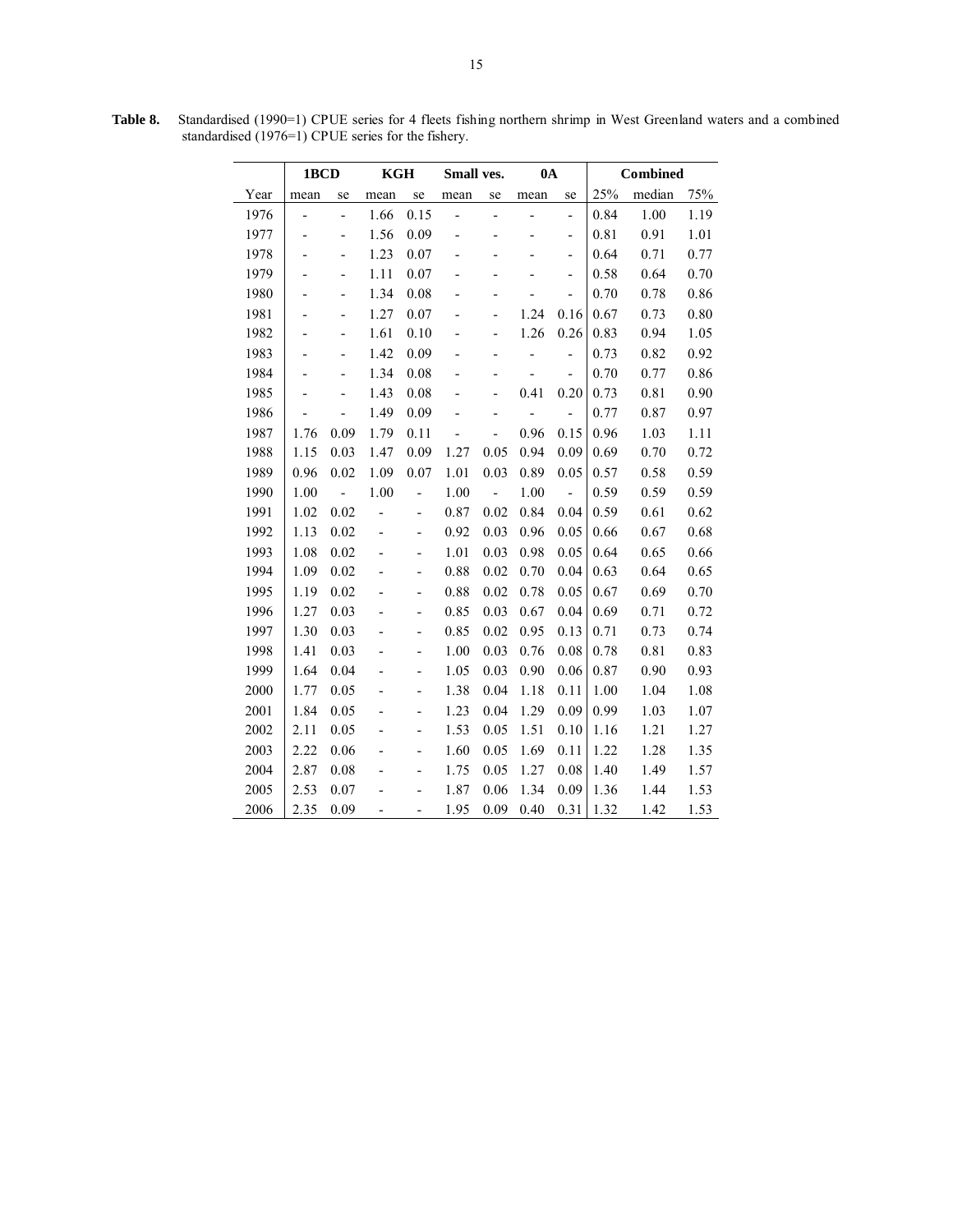|          |             | $85 - 89$ | $90 - 94$ | $95 - 99$ | $00 - 04$ | $05 - 06$ | Overall |
|----------|-------------|-----------|-----------|-----------|-----------|-----------|---------|
| Inshore  |             |           |           |           |           |           |         |
|          | Small, %    | 32.0      | 36.6      | 16.1      | 3.1       | 8.7       | 15.1    |
|          | Large, $\%$ | 8.9       | 16.0      | 7.4       | 5.9       | 7.4       | 8.1     |
|          | Small:Large | 3.6       | 2.3       | 2.2       | 0.5       | 1.2       | 1.9     |
|          | Unsorted, % | 59.1      | 47.4      | 76.5      | 91.0      | 83.9      | 76.8    |
| Offshore |             |           |           |           |           |           |         |
|          | Small, %    | 28.3      | 39.0      | 39.5      | 20.1      | 17.5      | 29.0    |
|          | Large, %    | 40.8      | 48.6      | 36.1      | 24.3      | 15.1      | 33.1    |
|          | Small:Large | 0.7       | 0.8       | 1.1       | 0.8       | 1.2       | 0.9     |
|          | Unsorted, % | 30.9      | 12.5      | 24.4      | 55.6      | 67.4      | 37.9    |
| Overall  |             |           |           |           |           |           |         |
|          | Small, %    | 29.2      | 38.4      | 33.8      | 13.9      | 13.4      | 24.7    |
|          | Large, $\%$ | 32.4      | 40.5      | 29.1      | 17.6      | 11.5      | 25.4    |
|          | Small:Large | 0.9       | 0.9       | 1.2       | 0.8       | 1.2       | 1.0     |
|          | Unsorted, % | 38.3      | 21.1      | 37.1      | 68.5      | 75.1      | 49.9    |

**Table 9.** Percentage of catch classified as 'small', 'large' and 'unsorted' in the West Greenland shrimp fishery, 1985–2006, from logbook data.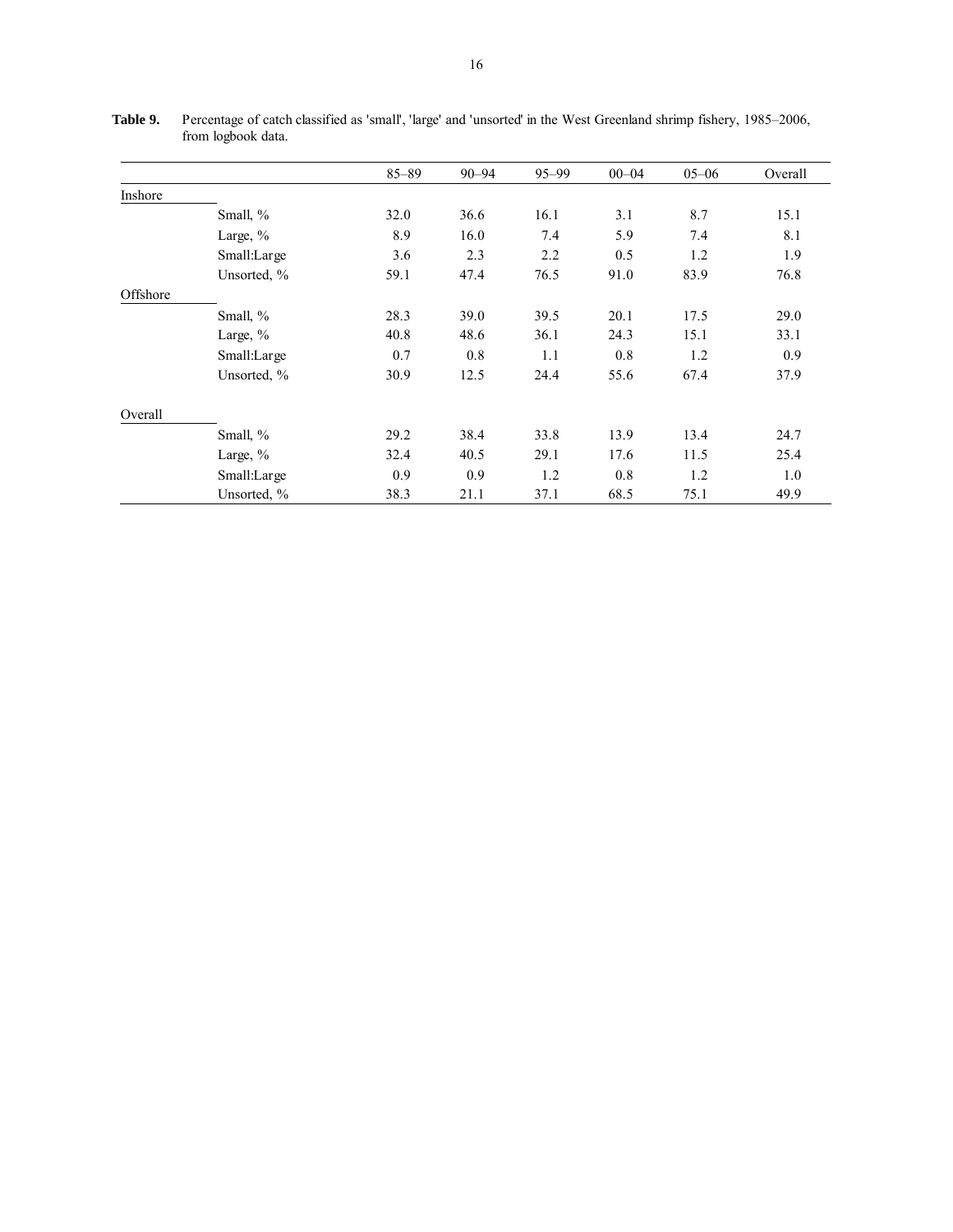

**Fig. 1.** Distribution of the fishery for Northern Shrimp in NAFO Subarea 1 from July 2005 through June 2006, showing subdivisions used for statistical (GLM) analyses.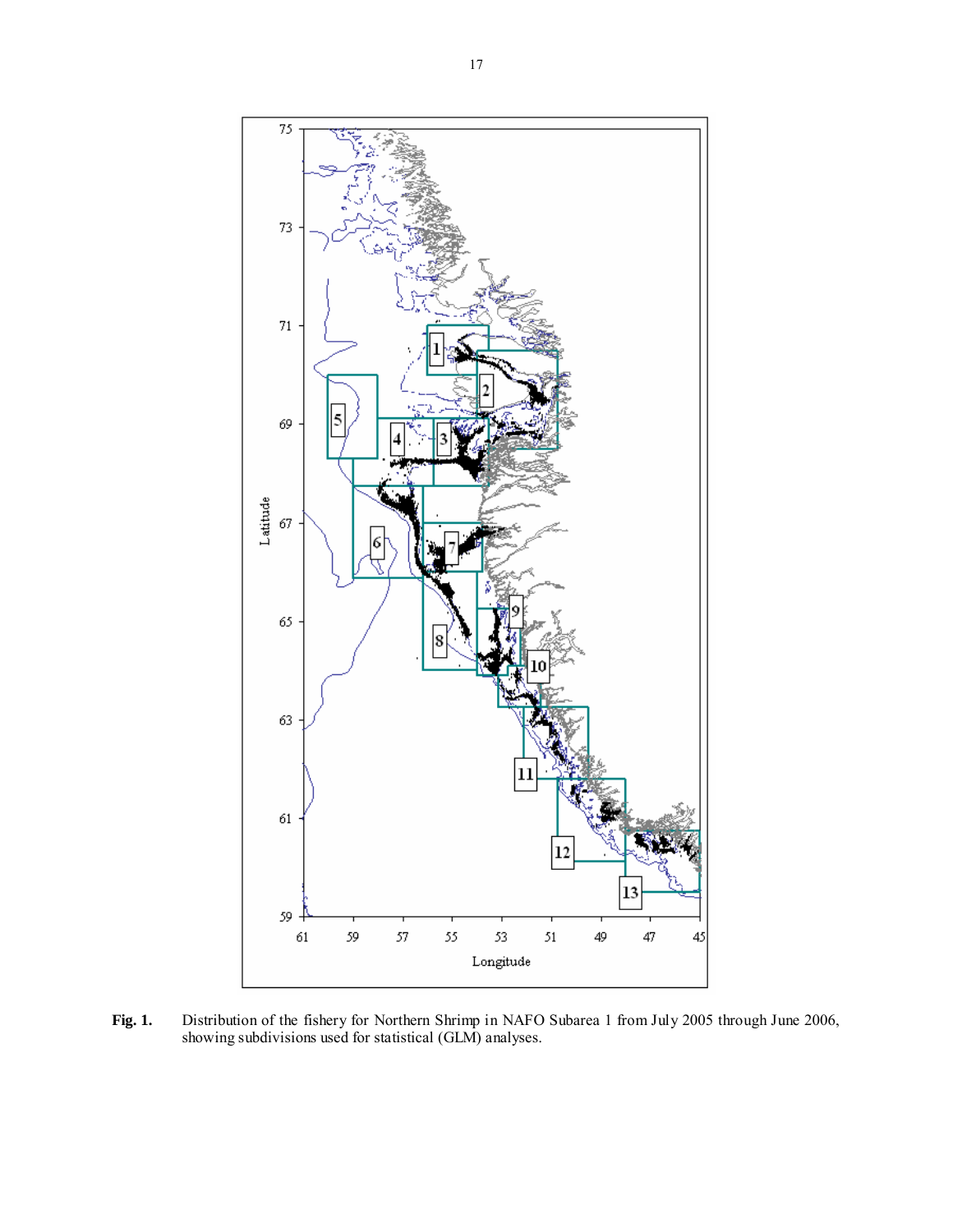

**Fig. 2.** Catches in the shrimp fishery in NAFO Subarea 1 and Canadian SFA 1, 1970-2005.



**Fig. 3.** Fishing effort applied in the shrimp fishery in NAFO Subarea 1 and Canadian SFA 1, 1970-2005.



**Fig. 4.** Catch per unit of standardised effort in the West Greenland shrimp fishery, 1976-2006.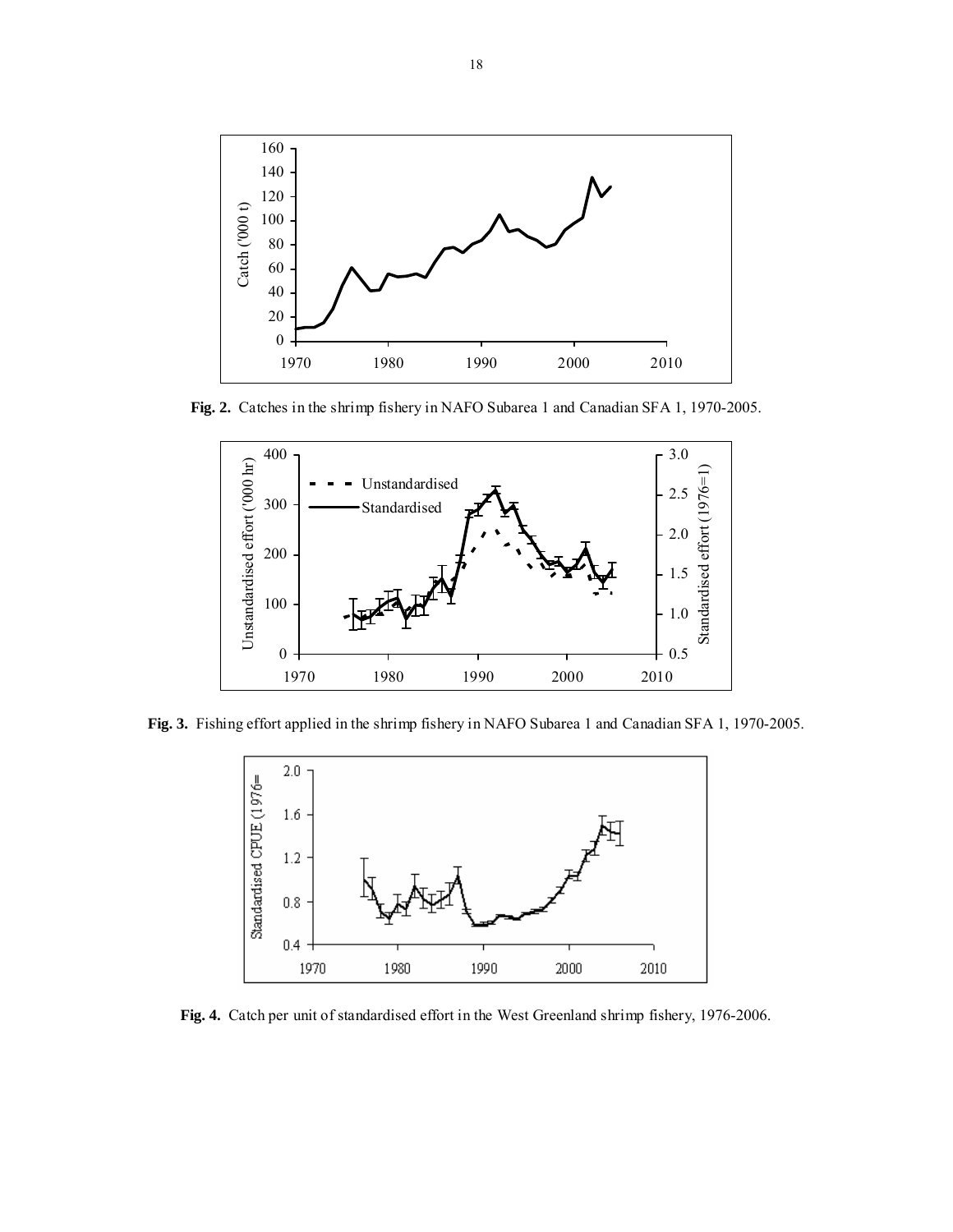# **Appendix I: Output from a run of SAS PROC GLM to estimate a series of standardised annual CPUE values for the Greenland offshore fleet**

|        |   | 09:25 Tuesday, October 17, 2006 1<br>The SAS System<br>The GLM Procedure<br>Class Level Information |  |
|--------|---|-----------------------------------------------------------------------------------------------------|--|
| Class  |   | Levels Values                                                                                       |  |
| VESSEL |   | 17 AAAA AAAB AAAC AAAD AAAE AAAF AAAG AAAH AAAJ AAAK AAAL OURN OUYZ OYAO OYKK<br>OZWO OZWR          |  |
| YEAR   |   | 20 87 88 89 91 92 93 94 95 96 97 98 99 100 101 102 103 104 105 106 109                              |  |
| MONTH  |   | 7 2 4 5 6 7 8 12                                                                                    |  |
| AREA   | 9 | 4 5 6 7 8 10 11 12 13                                                                               |  |
|        |   | Number of Observations Read<br>12115<br>12115<br>Number of Observations Used                        |  |
|        |   | 09:25 Tuesday, October 17, 2006 2<br>The SAS System                                                 |  |

The GLM Procedure

Dependent Variable: LNCPUE

Weight: HAULS

|                 |       | Sum of      |             |         |              |
|-----------------|-------|-------------|-------------|---------|--------------|
| Source          | DF    | Squares     | Mean Square | F Value | Pr > F       |
| Model           | 49    | 71052.5066  | 1450.0512   | 404.24  | $\leq 0.001$ |
| Error           | 12065 | 43278.0931  | 3.5871      |         |              |
| Corrected Total | 12114 | 114330.5996 |             |         |              |

|        | R-Square<br>0.621465 | Coeff Var | 93.92807    | Root MSE<br>1.893958 | LNCPUE Mean | 2.016392 |             |
|--------|----------------------|-----------|-------------|----------------------|-------------|----------|-------------|
| Source |                      | DF        | Type I SS   |                      | Mean Square | F Value  | Pr > F      |
| VESSEL |                      | 16        | 43898.66161 |                      | 2743.66635  | 764.88   | < .0001     |
| MONTH  |                      | 6         | 1802.21513  |                      | 300.36919   | 83.74    | $\leq 0001$ |
| AREA   |                      | 8         | 9376.32892  |                      | 1172.04112  | 326.74   | < .0001     |
| YEAR   |                      | 19        | 15975.30091 |                      | 840.80531   | 234.40   | < .0001     |
| Source |                      | DF        | Type III SS |                      | Mean Square | F Value  | Pr > F      |
| VESSEL |                      | 16        | 16623.27766 |                      | 1038.95485  | 289.64   | < .0001     |
| MONTH  |                      | 6         | 1966.61953  |                      | 327.76992   | 91.38    | < .0001     |
| AREA   |                      | 8         | 1249.28684  |                      | 156.16085   | 43.53    | < .0001     |
| YEAR   |                      | 19        | 15975.30091 |                      | 840.80531   | 234.40   | < .0001     |
|        |                      |           |             |                      |             |          |             |

|               |      | Standard         |  |            |          |                                      |  |  |
|---------------|------|------------------|--|------------|----------|--------------------------------------|--|--|
| Parameter     |      | Estimate         |  | Error      | t Value  | $\lfloor t \rfloor$<br>Pr.<br>$\geq$ |  |  |
| Intercept     |      | 2.443183507 B    |  | 0.06887444 | 35.47    | < .0001                              |  |  |
|               |      | $-0.140643364 B$ |  | 0.06484099 | $-2.17$  | 0.0301                               |  |  |
| VESSEL        | AAAA |                  |  |            |          |                                      |  |  |
| VESSEL        | AAAB | $-0.243925769$ B |  | 0.06638168 | $-3.67$  | 0.0002                               |  |  |
| VESSEL        | AAAC | $-0.339317834 B$ |  | 0.06560912 | $-5.17$  | < .0001                              |  |  |
| VESSEL        | AAAD | $-0.688074518$ B |  | 0.06530459 | $-10.54$ | < .0001                              |  |  |
| VESSEL        | AAAE | $-0.786162770 B$ |  | 0.06547604 | $-12.01$ | < .0001                              |  |  |
| <b>VESSEL</b> | AAAF | $-0.866451025 B$ |  | 0.06551373 | $-13.23$ | < .0001                              |  |  |
| VESSEL        | AAAG | $-0.939786648 B$ |  | 0.06680677 | $-14.07$ | < .0001                              |  |  |
| VESSEL        | AAAH | $-1.049797827 B$ |  | 0.07029395 | $-14.93$ | < .0001                              |  |  |
| VESSEL        | AAAJ | $-1.144264544 B$ |  | 0.08077785 | $-14.17$ | < .0001                              |  |  |
| VESSEL        | AAAK | $-0.496825207 B$ |  | 0.06732787 | $-7.38$  | < .0001                              |  |  |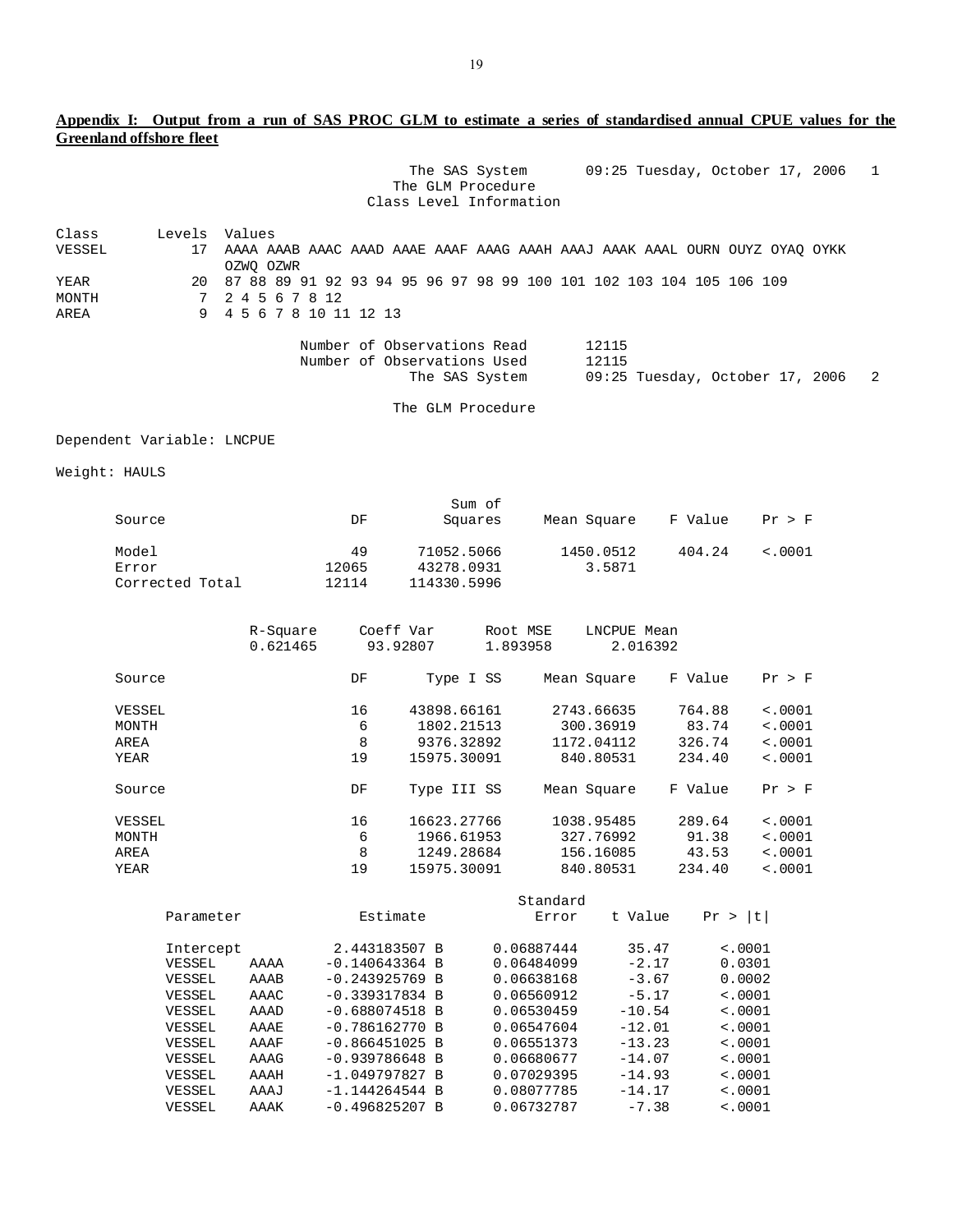| VESSEL | AAAL | -0.430100350 B | 0.06755330 | $-6.37$ | $\sim 0001$ |
|--------|------|----------------|------------|---------|-------------|
| VESSEL | OURN | -0.074738748 B | 0.09704515 | $-0.77$ | 0.4412      |
|        |      |                |            |         |             |

The SAS System 09:25 Tuesday, October 17, 2006 3

## The GLM Procedure

# Dependent Variable: LNCPUE

|           |                | Standard         |  |            |                      |                      |  |  |
|-----------|----------------|------------------|--|------------|----------------------|----------------------|--|--|
| Parameter |                | Estimate         |  | Error      | t Value              | t <br>Pr >           |  |  |
| VESSEL    | OUYZ           | $-0.978475674 B$ |  | 0.07180189 | $-13.63$             | $\sim 0001$          |  |  |
| VESSEL    | OYAQ           | $-1.264782453 B$ |  | 0.07357181 | $-17.19$             | < .0001              |  |  |
| VESSEL    | OYKK           | $-0.573807090$ B |  | 0.06790186 | $-8.45$              | < .0001              |  |  |
| VESSEL    | OZWQ           | 0.090466745 B    |  | 0.07590692 | 1.19                 | 0.2334               |  |  |
| VESSEL    | OZWR           | 0.000000000B     |  |            | $\ddot{\phantom{0}}$ | $\ddot{\phantom{0}}$ |  |  |
| MONTH     | 2              | 0.005192993 B    |  | 0.01283554 | 0.40                 | 0.6858               |  |  |
| MONTH     | 4              | 0.140691549 B    |  | 0.01143967 | 12.30                | < .0001              |  |  |
| MONTH     | 5              | $-0.019944842 B$ |  | 0.01417364 | $-1.41$              | 0.1594               |  |  |
| MONTH     | 6              | 0.184378906 B    |  | 0.01421322 | 12.97                | < .0001              |  |  |
| MONTH     | 7              | 0.234138518 B    |  | 0.01356451 | 17.26                | $\sim 0001$          |  |  |
| MONTH     | 8              | 0.071096534 B    |  | 0.01387705 | 5.12                 | < .0001              |  |  |
| MONTH     | 12             | 0.000000000B     |  |            | $\bullet$            | $\bullet$            |  |  |
| AREA      | $\overline{4}$ | $-0.213896794 B$ |  | 0.01891647 | $-11.31$             | < .0001              |  |  |
| AREA      | 5              | $-0.322782481$ B |  | 0.02569319 | $-12.56$             | < .0001              |  |  |
| AREA      | 6              | $-0.184604101$ B |  | 0.01895794 | $-9.74$              | < .0001              |  |  |
| AREA      | 7              | $-0.200005162 B$ |  | 0.01644550 | $-12.16$             | < .0001              |  |  |
| AREA      | 8              | $-0.239317743 B$ |  | 0.01781315 | $-13.43$             | < .0001              |  |  |
| AREA      | 10             | $-0.249516927 B$ |  | 0.01557425 | $-16.02$             | < .0001              |  |  |
| AREA      | 11             | $-0.172005741 B$ |  | 0.01754727 | $-9.80$              | < .0001              |  |  |
| AREA      | 12             | $-0.033503999$ B |  | 0.02552640 | $-1.31$              | 0.1894               |  |  |
| AREA      | 13             | 0.000000000 B    |  |            |                      | $\ddot{\phantom{1}}$ |  |  |
| YEAR      | 87             | 0.565612099 B    |  | 0.04926011 | 11.48                | $\sim 0001$          |  |  |
| YEAR      | 88             | 0.142667026 B    |  | 0.02453865 | 5.81                 | $\sim 0001$          |  |  |
| YEAR      | 89             | $-0.043434669$ B |  | 0.01978338 | $-2.20$              | 0.0281               |  |  |
| YEAR      | 91             | 0.016421367 B    |  | 0.01841869 | 0.89                 | 0.3726               |  |  |
| YEAR      | 92             | 0.123899915 B    |  | 0.01878528 | 6.60                 | < .0001              |  |  |
| YEAR      | 93             | 0.080167109 B    |  | 0.01873952 | 4.28                 | $\sim 0001$          |  |  |
| YEAR      | 94             | 0.087196305 B    |  | 0.01864861 | 4.68                 | < .0001              |  |  |
| YEAR      | 95             | 0.174947770 B    |  | 0.01937343 | 9.03                 | < .0001              |  |  |
| YEAR      | 96             | 0.239185425 B    |  | 0.02069339 | 11.56                | < .0001              |  |  |
| YEAR      | 97             | 0.259862204 B    |  | 0.02190146 | 11.87                | < .0001              |  |  |
| YEAR      | 98             | 0.342895667 B    |  | 0.02338647 | 14.66                | < .0001              |  |  |
| YEAR      | 99             | 0.496363513 B    |  | 0.02322377 | 21.37                | < .0001              |  |  |
| YEAR      | 100            | 0.572814497 B    |  | 0.02603397 | 22.00                | < .0001              |  |  |
| YEAR      | 101            | 0.610893350 B    |  | 0.02517256 | 24.27                | < .0001              |  |  |
| YEAR      | 102            | 0.746504176 B    |  | 0.02515618 | 29.67                | < .0001              |  |  |
| YEAR      | 103            | 0.797527127 B    |  | 0.02594189 | 30.74                | < .0001              |  |  |
| YEAR      | 104            | 1.053298302 B    |  | 0.02614735 | 40.28                | < .0001              |  |  |
| YEAR      | 105            | 0.927443405 B    |  | 0.02735675 | 33.90                | < .0001              |  |  |
| YEAR      | 106            | 0.856016152 B    |  | 0.03587816 | 23.86                | < .0001              |  |  |
| YEAR      | 109            | 0.000000000 B    |  |            |                      |                      |  |  |

NOTE: The X'X matrix has been found to be singular, and a generalized inverse was used to solve the normal equations. Terms whose estimates are followed by the letter 'B' are not uniquely estimable.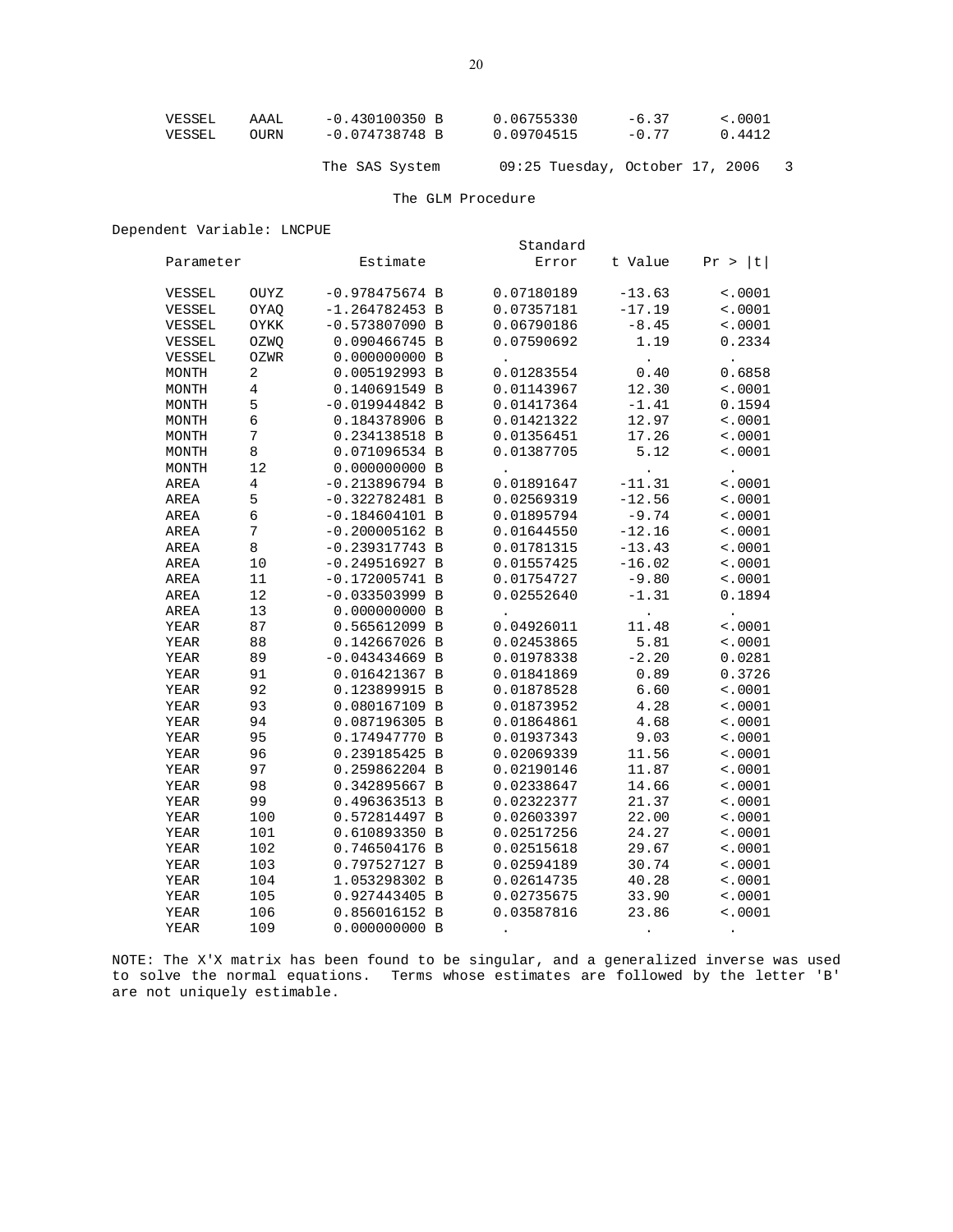# **Appendix II: Output from a run of SAS PROC GLM to estimate a series of standardised annual CPUE values for the Greenland inshore fleet**

|        |                            |                      |                             |               | The SAS System<br>The GLM Procedure | Class Level Information |             |                        | 13:59 Wednesday, October 11, 2006                                | 52 |
|--------|----------------------------|----------------------|-----------------------------|---------------|-------------------------------------|-------------------------|-------------|------------------------|------------------------------------------------------------------|----|
|        |                            |                      |                             |               |                                     |                         |             |                        |                                                                  |    |
| Class  | Levels                     | Values               |                             |               |                                     |                         |             |                        |                                                                  |    |
| VESSEL |                            | 13                   |                             |               |                                     |                         |             |                        | AAAA AAAB AAAC AAAD AAAE AAAF AAAG AAAH OUTE OVTJ OWMO OXPZ OZIQ |    |
| YEAR   |                            | 19                   |                             |               |                                     |                         |             |                        | 88 89 91 92 93 94 95 96 97 98 99 100 101 102 103 104 105 106 109 |    |
| AREA   |                            | $1\quad2\quad3$<br>3 |                             |               |                                     |                         |             |                        |                                                                  |    |
| MONTH  |                            | 5                    | 4 8 9 10 12                 |               |                                     |                         |             |                        |                                                                  |    |
|        |                            |                      | Number of Observations Read |               |                                     |                         | 4056        |                        |                                                                  |    |
|        |                            |                      | Number of Observations Used |               | The SAS System                      |                         | 4056        |                        | 13:59 Wednesday, October 11, 2006                                | 53 |
|        |                            |                      |                             |               | The GLM Procedure                   |                         |             |                        |                                                                  |    |
|        | Dependent Variable: LNCPUE |                      |                             |               |                                     |                         |             |                        |                                                                  |    |
|        | Weight: HAULS              |                      |                             |               |                                     |                         |             |                        |                                                                  |    |
|        |                            |                      |                             |               | Sum of                              |                         |             |                        |                                                                  |    |
| Source |                            |                      | DF                          |               | Squares                             |                         | Mean Square | F Value                | Pr > F                                                           |    |
| Model  |                            |                      | 36                          |               | 12343.45232                         |                         | 342.87368   | 148.42                 | < .0001                                                          |    |
| Error  |                            |                      | 4019                        |               | 9284.31194                          |                         | 2.31010     |                        |                                                                  |    |
|        | Corrected Total            |                      | 4055                        |               | 21627.76426                         |                         |             |                        |                                                                  |    |
|        |                            |                      |                             |               |                                     |                         |             |                        |                                                                  |    |
|        |                            | R-Square             |                             | Coeff Var     |                                     | Root MSE                | LNCPUE Mean |                        |                                                                  |    |
|        |                            | 0.570723             |                             | 89.08748      |                                     | 1.519903                | 1.706079    |                        |                                                                  |    |
| Source |                            |                      | DF                          |               | Type I SS                           |                         | Mean Square | F Value                | Pr > F                                                           |    |
| AREA   |                            |                      | 2                           |               | 1318.506110                         |                         | 659.253055  | 285.38                 | $\sim 0001$                                                      |    |
| MONTH  |                            |                      | $\overline{4}$              |               | 2380.290566                         |                         | 595.072641  | 257.60                 | < .0001                                                          |    |
| VESSEL |                            |                      | 12                          |               | 2370.355642                         |                         | 197.529637  | 85.51                  | < .0001                                                          |    |
| YEAR   |                            |                      | 18                          |               | 6274.300001                         |                         | 348.572222  | 150.89                 | < .0001                                                          |    |
| Source |                            |                      | DF                          |               | Type III SS                         |                         | Mean Square | F Value                | Pr > F                                                           |    |
| AREA   |                            |                      | 2                           |               | 1103.623403                         |                         | 551.811702  | 238.87                 | $\sim 0001$                                                      |    |
| MONTH  |                            |                      | 4                           |               | 1226.220018                         |                         | 306.555005  | 132.70                 | < .0001                                                          |    |
| VESSEL |                            |                      | 12                          |               | 2093.074646                         |                         | 174.422887  | 75.50                  | < .0001                                                          |    |
| YEAR   |                            |                      | 18                          |               | 6274.300001                         |                         | 348.572222  | 150.89                 | $\sim 0001$                                                      |    |
|        |                            |                      |                             |               |                                     | Standard                |             |                        |                                                                  |    |
|        | Parameter                  |                      |                             | Estimate      |                                     | Error                   | t Value     | Pr >  t                |                                                                  |    |
|        | Intercept                  |                      |                             | 1.303416661 B |                                     | 0.05651947              | 23.06       |                        | $\sim 0001$                                                      |    |
|        | AREA                       | $\mathbf{1}$         | $-0.205402130 B$            |               |                                     | 0.01233266              | $-16.66$    |                        | < .0001                                                          |    |
|        | AREA                       | 2                    | $-0.262970183 B$            |               |                                     | 0.01307262              | $-20.12$    |                        | < .0001                                                          |    |
|        | AREA                       | 3                    |                             | 0.000000000 B |                                     | $\bullet$               | $\sim$ $-$  | $\sim 100$             |                                                                  |    |
|        | MONTH                      | 4                    |                             | 0.466285795 B |                                     | 0.02148167              | 21.71       |                        | < .0001                                                          |    |
|        | MONTH                      | 8                    |                             | 0.191627916 B |                                     | 0.01387395              | 13.81       |                        | < .0001                                                          |    |
|        | MONTH                      | 9                    |                             | 0.120053927 B |                                     | 0.01830754              | 6.56        |                        | $\sim 0001$                                                      |    |
|        | MONTH                      | 10                   |                             | 0.053393017 B |                                     | 0.01789550              | 2.98        |                        | 0.0029                                                           |    |
|        | MONTH                      | 12                   |                             | 0.000000000 B |                                     | $\bullet$               | $\bullet$   | $\ddot{\phantom{a}}$ . |                                                                  |    |
|        | VESSEL                     | AAAA                 |                             | 0.158393900 B |                                     | 0.05417895              | 2.92        |                        | 0.0035                                                           |    |
|        | VESSEL                     | AAAB                 |                             | 0.235459860 B |                                     | 0.05085523              | 4.63        |                        | $\sim 0001$                                                      |    |
|        | VESSEL                     | AAAC                 |                             | 0.339530212 B |                                     | 0.05079372              | 6.68        |                        | $\sim 0001$                                                      |    |
|        |                            |                      |                             |               |                                     |                         |             |                        |                                                                  |    |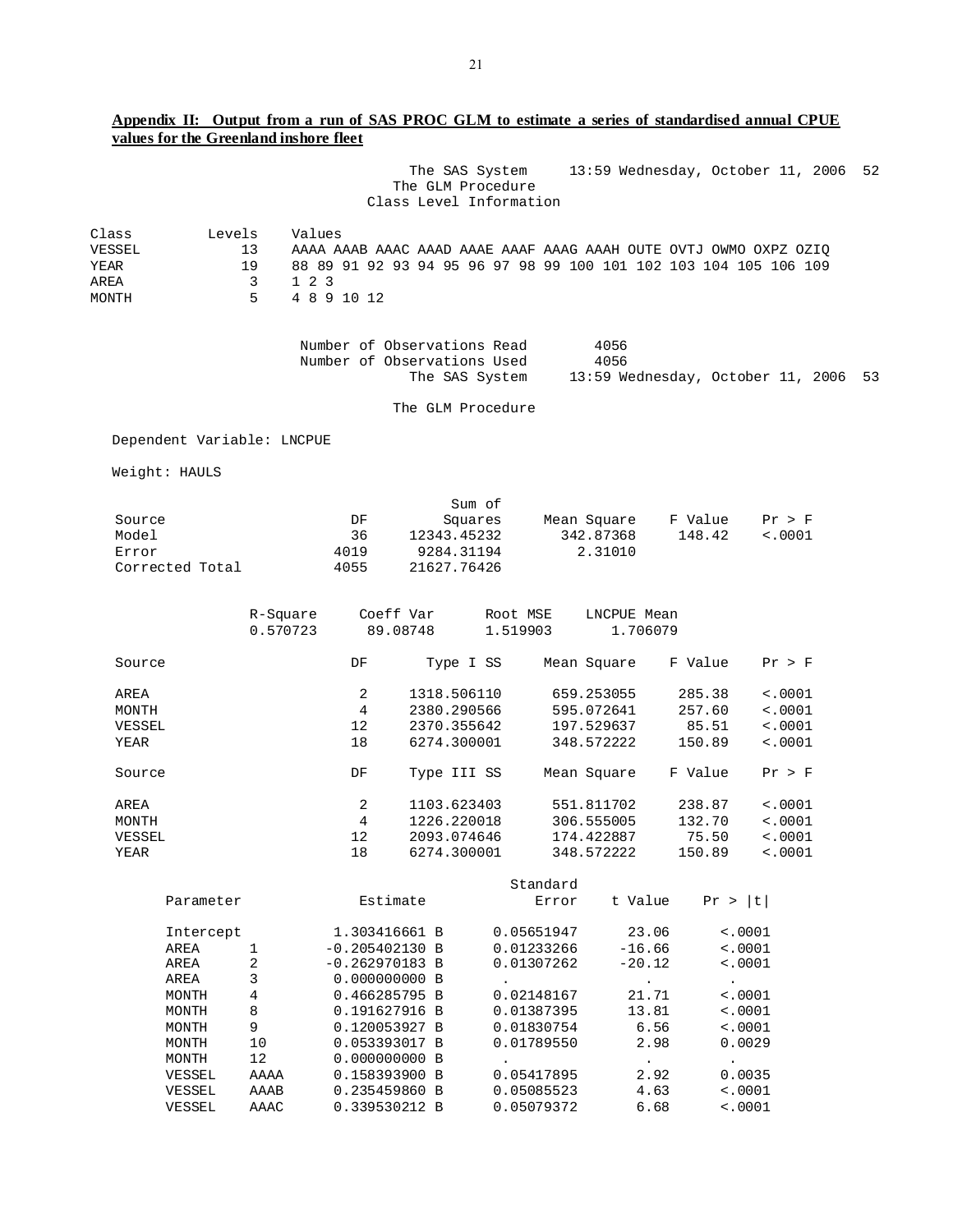#### The GLM Procedure

Dependent Variable: LNCPUE

|             |      |                  |  | Standard             |                         |                 |  |
|-------------|------|------------------|--|----------------------|-------------------------|-----------------|--|
| Parameter   |      | Estimate         |  | Error                | t Value                 | Pr >  t         |  |
| VESSEL      | AAAE | 0.449098624 B    |  | 0.05152462           | 8.72                    | < .0001         |  |
| VESSEL      | AAAF | 0.293344521 B    |  | 0.05151628           | 5.69                    | < .0001         |  |
| VESSEL      | AAAG | 0.103498021 B    |  | 0.05172822           | 2.00                    | 0.0455          |  |
| VESSEL      | AAAH | $-0.089020892 B$ |  | 0.05955789           | $-1.49$                 | 0.1351          |  |
| VESSEL      | OUTE | 0.026275312 B    |  | 0.05826382           | 0.45                    | 0.6520          |  |
| VESSEL      | OVTJ | $-0.051298377 B$ |  | 0.06252892           | $-0.82$                 | 0.4120          |  |
| VESSEL      | OWMO | 0.057145012 B    |  | 0.06101801           | 0.94                    | 0.3491          |  |
| VESSEL      | OXPZ | 0.511592013 B    |  | 0.05612155           | 9.12                    | < .0001         |  |
| VESSEL      | OZIO | 0.000000000B     |  | $\ddot{\phantom{0}}$ | $\sim 100$ km s $^{-1}$ | $\sim 10^{-11}$ |  |
| YEAR        | 88   | 0.238141088 B    |  | 0.04242887           | 5.61                    | < .0001         |  |
| YEAR        | 89   | 0.007008296 B    |  | 0.03327096           | 0.21                    | 0.8332          |  |
| YEAR        | 91   | $-0.136262045 B$ |  | 0.02759012           | $-4.94$                 | < .0001         |  |
| YEAR        | 92   | $-0.084189094 B$ |  | 0.02778208           | $-3.03$                 | 0.0025          |  |
| YEAR        | 93   | 0.011883004 B    |  | 0.02857534           | 0.42                    | 0.6775          |  |
| YEAR        | 94   | $-0.129141429B$  |  | 0.02776784           | $-4.65$                 | < .0001         |  |
| YEAR        | 95   | $-0.131032148$ B |  | 0.02796938           | $-4.68$                 | < .0001         |  |
| YEAR        | 96   | $-0.161685229$ B |  | 0.02930314           | $-5.52$                 | < .0001         |  |
| YEAR        | 97   | $-0.163748694 B$ |  | 0.02845225           | $-5.76$                 | < .0001         |  |
| YEAR        | 98   | $-0.000055311 B$ |  | 0.03377611           | $-0.00$                 | 0.9987          |  |
| YEAR        | 99   | 0.053119221 B    |  | 0.02871206           | 1.85                    | 0.0644          |  |
| YEAR        | 100  | 0.323543314 B    |  | 0.02902390           | 11.15                   | < .0001         |  |
| YEAR        | 101  | 0.205130003 B    |  | 0.02863509           | 7.16                    | < .0001         |  |
| YEAR        | 102  | 0.426457261 B    |  | 0.02914256           | 14.63                   | < .0001         |  |
| YEAR        | 103  | 0.470128361 B    |  | 0.03237885           | 14.52                   | < .0001         |  |
| YEAR        | 104  | 0.562029536 B    |  | 0.02950748           | 19.05                   | < .0001         |  |
| YEAR        | 105  | 0.625870042 B    |  | 0.03088120           | 20.27                   | < .0001         |  |
| <b>YEAR</b> | 106  | 0.667880558 B    |  | 0.04600962           | 14.52                   | < .0001         |  |
| YEAR        | 109  | 0.000000000 B    |  |                      |                         |                 |  |

NOTE: The X'X matrix has been found to be singular, and a generalized inverse was used to solve the normal equations. Terms whose estimates are followed by the letter 'B' are not uniquely estimable.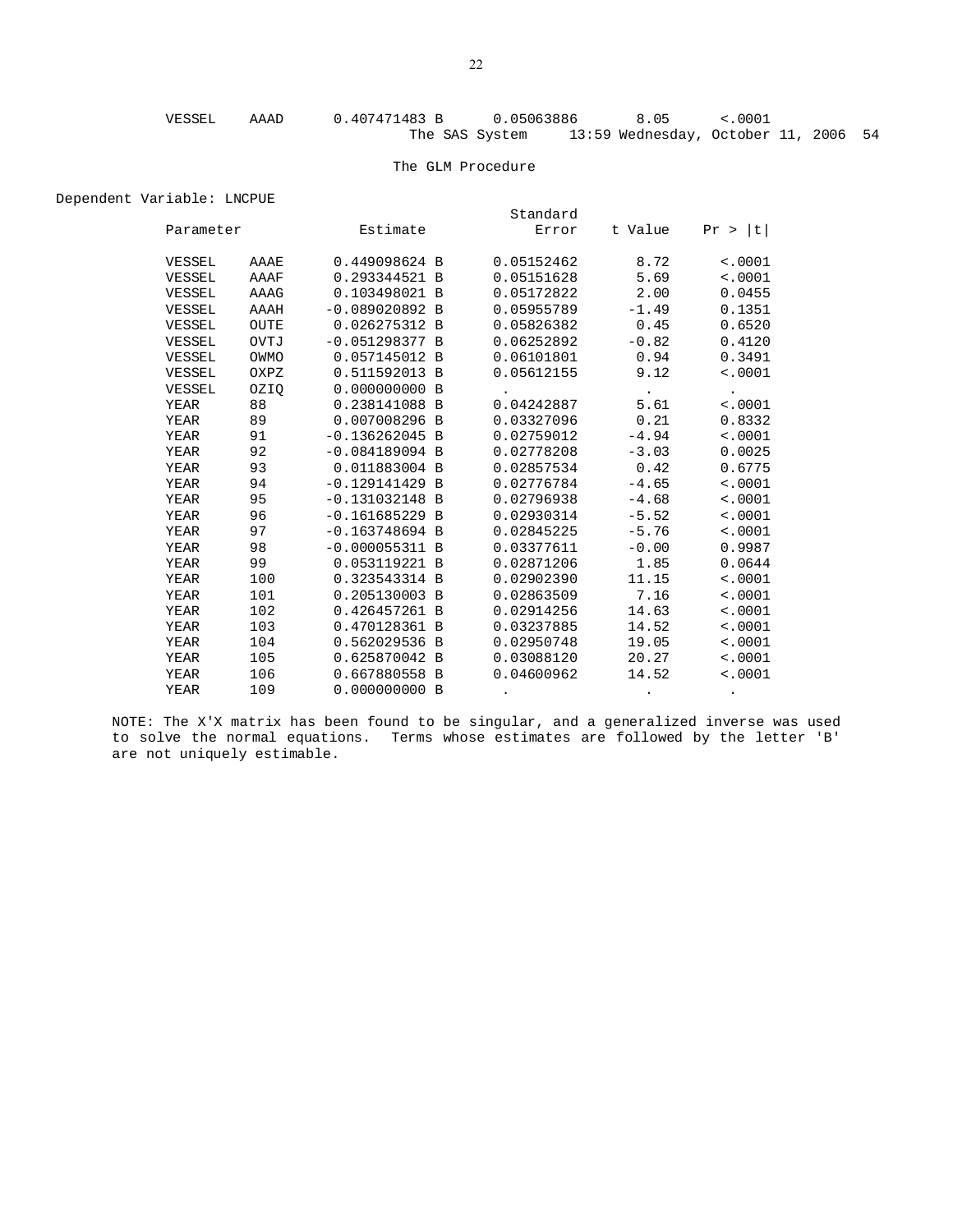# **Appendix III: Output from a run of SAS PROC GLM to estimate a series of standardised annual CPUE values for the Canadian fleet fishing in SFA 1.**

|                |                            |                                                                                                                         |              | The SAS System<br>The GLM Procedure<br>Class Level Information               |           |            |             | 08:33 Wednesday, October 25, 2006 |             |             | 1 |
|----------------|----------------------------|-------------------------------------------------------------------------------------------------------------------------|--------------|------------------------------------------------------------------------------|-----------|------------|-------------|-----------------------------------|-------------|-------------|---|
| Class          |                            | Levels Values                                                                                                           |              |                                                                              |           |            |             |                                   |             |             |   |
| YEAR           | 23                         | 1981 1982 1985 1987 1988 1989 1991 1992 1993 1994 1995 1996 1997 1998 1999<br>2000 2001 2002 2003 2004 2005 2006 2090   |              |                                                                              |           |            |             |                                   |             |             |   |
| MONTH          |                            | 5 7 9 10 11 13                                                                                                          |              |                                                                              |           |            |             |                                   |             |             |   |
| cvf            |                            | 17 101058 101597 105795 125081 126453 134608 134993 138775 154641 17009 176085<br>176119 4037 4043 4046 811498 99158909 |              |                                                                              |           |            |             |                                   |             |             |   |
| TCLASS<br>GEAR | 3<br>$\overline{a}$        | 567<br>2 9 1                                                                                                            |              |                                                                              |           |            |             |                                   |             |             |   |
|                |                            |                                                                                                                         |              |                                                                              |           |            |             |                                   |             |             |   |
|                |                            |                                                                                                                         |              | Number of Observations Read<br>Number of Observations Used<br>The SAS System |           |            | 573<br>573  | 08:33 Wednesday, October 25, 2006 |             |             | 2 |
|                |                            |                                                                                                                         |              | The GLM Procedure                                                            |           |            |             |                                   |             |             |   |
|                |                            |                                                                                                                         |              |                                                                              |           |            |             |                                   |             |             |   |
|                | Dependent Variable: LNCPUE |                                                                                                                         |              |                                                                              |           |            |             |                                   |             |             |   |
|                | Weight: WFACTOR            |                                                                                                                         |              |                                                                              | Sum of    |            |             |                                   |             |             |   |
|                | Source                     |                                                                                                                         | DF           |                                                                              | Squares   |            | Mean Square |                                   | F Value     | Pr > F      |   |
|                | Model                      |                                                                                                                         | 43           | 6480.629404                                                                  |           |            | 150.712312  |                                   | 53.91       | < .0001     |   |
|                | Error                      |                                                                                                                         | 529          | 1478.847025                                                                  |           |            | 2.795552    |                                   |             |             |   |
|                | Corrected Total            |                                                                                                                         | 572          | 7959.476429                                                                  |           |            |             |                                   |             |             |   |
|                |                            | R-Square                                                                                                                |              | Coeff Var                                                                    |           | Root MSE   | LNCPUE Mean |                                   |             |             |   |
|                |                            | 0.814203                                                                                                                |              | 27.36861                                                                     |           | 1.671990   |             | 6.109153                          |             |             |   |
|                | Source                     |                                                                                                                         | DF           | Type I SS                                                                    |           |            | Mean Square |                                   | F Value     | Pr > F      |   |
|                | MONTH                      |                                                                                                                         | 4            | 824.372105                                                                   |           |            | 206.093026  |                                   | 73.72       | $\sim 0001$ |   |
|                | cvf                        |                                                                                                                         | 16           | 2945.313856                                                                  |           |            | 184.082116  |                                   | 65.85       | $\sim 0001$ |   |
|                | YEAR                       |                                                                                                                         | 22           | 2352.587608                                                                  |           |            | 106.935800  |                                   | 38.25       | $\sim 0001$ |   |
|                | <b>GEAR</b>                |                                                                                                                         | 1            | 358.355835                                                                   |           |            | 358.355835  |                                   | 128.19      | $\sim 0001$ |   |
|                | Source                     |                                                                                                                         | DF           | Type III SS                                                                  |           |            | Mean Square |                                   | F Value     | Pr > F      |   |
|                | MONTH                      |                                                                                                                         | 4            | 117.089503                                                                   |           |            | 29.272376   |                                   | 10.47       | $\sim 0001$ |   |
|                | cvf                        |                                                                                                                         | 16           | 990.351676                                                                   |           |            | 61.896980   |                                   | 22.14       | < .0001     |   |
|                | YEAR                       |                                                                                                                         | 22           | 1443.093046                                                                  |           |            | 65.595138   |                                   | 23.46       | < .0001     |   |
|                | GEAR                       |                                                                                                                         | $\mathbf{1}$ | 358.355835                                                                   |           |            | 358.355835  |                                   | 128.19      | < .0001     |   |
|                |                            |                                                                                                                         |              |                                                                              |           | Standard   |             |                                   |             |             |   |
|                | Parameter                  |                                                                                                                         |              | Estimate                                                                     |           | Error      |             | t Value                           | Pr >  t     |             |   |
|                | Intercept                  |                                                                                                                         |              | 6.141260642 B                                                                |           | 0.04803672 |             | 127.85                            | $\sim 0001$ |             |   |
|                | MONTH                      | 7                                                                                                                       |              | 0.111013842 B                                                                |           | 0.03254993 |             | 3.41                              | 0.0007      |             |   |
|                | MONTH                      | 9                                                                                                                       |              | 0.045755361 B                                                                |           | 0.02660906 |             | 1.72                              | 0.0861      |             |   |
|                | MONTH                      | 10                                                                                                                      |              | $-0.040371970 B$                                                             |           | 0.02921967 |             | $-1.38$                           | 0.1677      |             |   |
|                | MONTH                      | 11                                                                                                                      |              | $-0.110146936$ B                                                             |           | 0.03293321 |             | $-3.34$                           | 0.0009      |             |   |
|                | MONTH                      | 13                                                                                                                      |              | 0.000000000 B                                                                | $\bullet$ |            |             | $\bullet$                         | $\bullet$ . |             |   |
|                | cvf                        | 101058                                                                                                                  |              | 0.166074057 B                                                                |           | 0.04962586 |             | 3.35                              | 0.0009      |             |   |
|                | cvf                        | 101597                                                                                                                  |              | 0.193356379 B                                                                |           | 0.04397910 |             | 4.40                              | < .0001     |             |   |
|                | cvf                        | 105795                                                                                                                  |              | 0.385296631 B                                                                |           | 0.08202688 |             | 4.70                              | 10001       |             |   |
|                | cvf                        | 125081                                                                                                                  |              | $-0.271385310 B$                                                             |           | 0.30448808 |             | $-0.89$                           |             | 0.3732      |   |